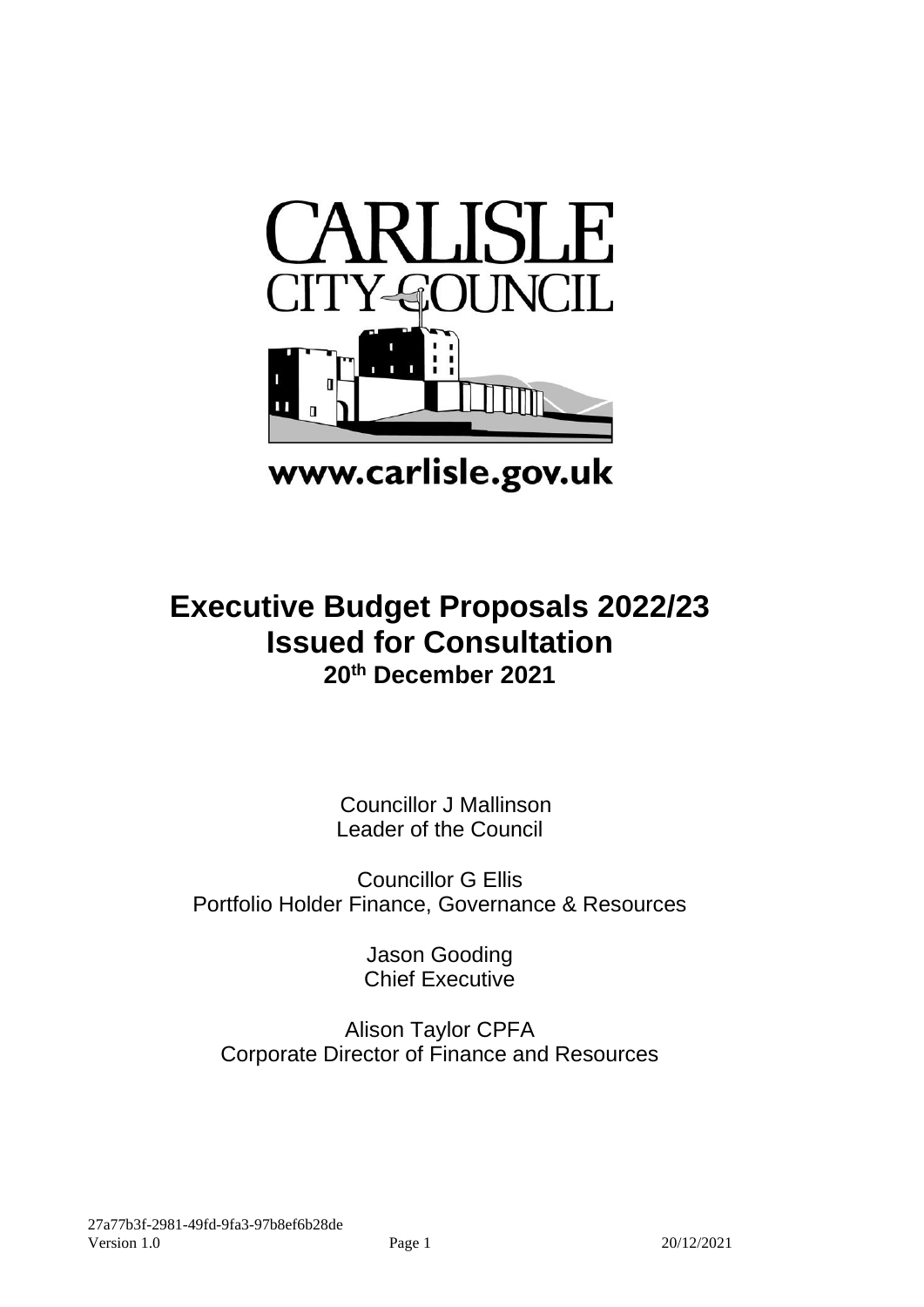# **EXECUTIVE BUDGET PROPOSALS 2021/22 to 2026/27**

This document contains the draft budget proposals of the City Council's Executive set out as follows.

| <b>Section</b> | <b>Detail</b>                                                                                                                                                                                                                                                                                                                                          |
|----------------|--------------------------------------------------------------------------------------------------------------------------------------------------------------------------------------------------------------------------------------------------------------------------------------------------------------------------------------------------------|
| A              | <b>Background and Executive Summary</b>                                                                                                                                                                                                                                                                                                                |
| B              | <b>Revenue Budget 2021/22 to 2026/27</b><br><b>Schedule 1 - Existing Net Budgets</b><br><b>Schedule 2 - Proposed Budget Reductions</b><br>$\bullet$<br>Schedule 3 - Recurring Budget Increases<br>Schedule 4 - Non-Recurring Budget Increases<br>Schedule 5 - Summary Net Budget Requirement<br>Schedule 6 - Total Funding and Provisional Council Tax |
| C              | Capital Programme 2021/22 to 2026/27<br><b>Schedule 7 - Estimated Capital Resources</b><br>Schedule 8 - Proposed Capital Programme<br>Schedule 9 - Summary Capital Resource Statement                                                                                                                                                                  |
| D              | <b>Council Reserves Projections to 2026/27</b><br>Schedule 10 - Usable Reserves Projections                                                                                                                                                                                                                                                            |
| Е              | <b>Proposed Budget Discipline and Saving Strategy</b>                                                                                                                                                                                                                                                                                                  |
| F              | Draft Statutory Report of the Corporate Director of<br><b>Finance and Resources</b>                                                                                                                                                                                                                                                                    |
| G              | <b>Glossary of Terms</b>                                                                                                                                                                                                                                                                                                                               |

These budget proposals are based on detailed proposals that have been considered by the Executive over the course of the last few months. In particular the following reports of the Corporate Director of Finance and Resources were considered at the Executive meeting of 20<sup>th</sup> December 2021. All of the detailed reports are available on the Council's website.

- 1. RD52/21 Budget Update 2021/22 to 2026/27
- 2. RD55/21 Capital Programme 2021/22 2026/27
- 3. RD53/21 Draft Treasury Management Strategy Statement and Investment Strategy and Minimum Revenue Provision Strategy 2022/23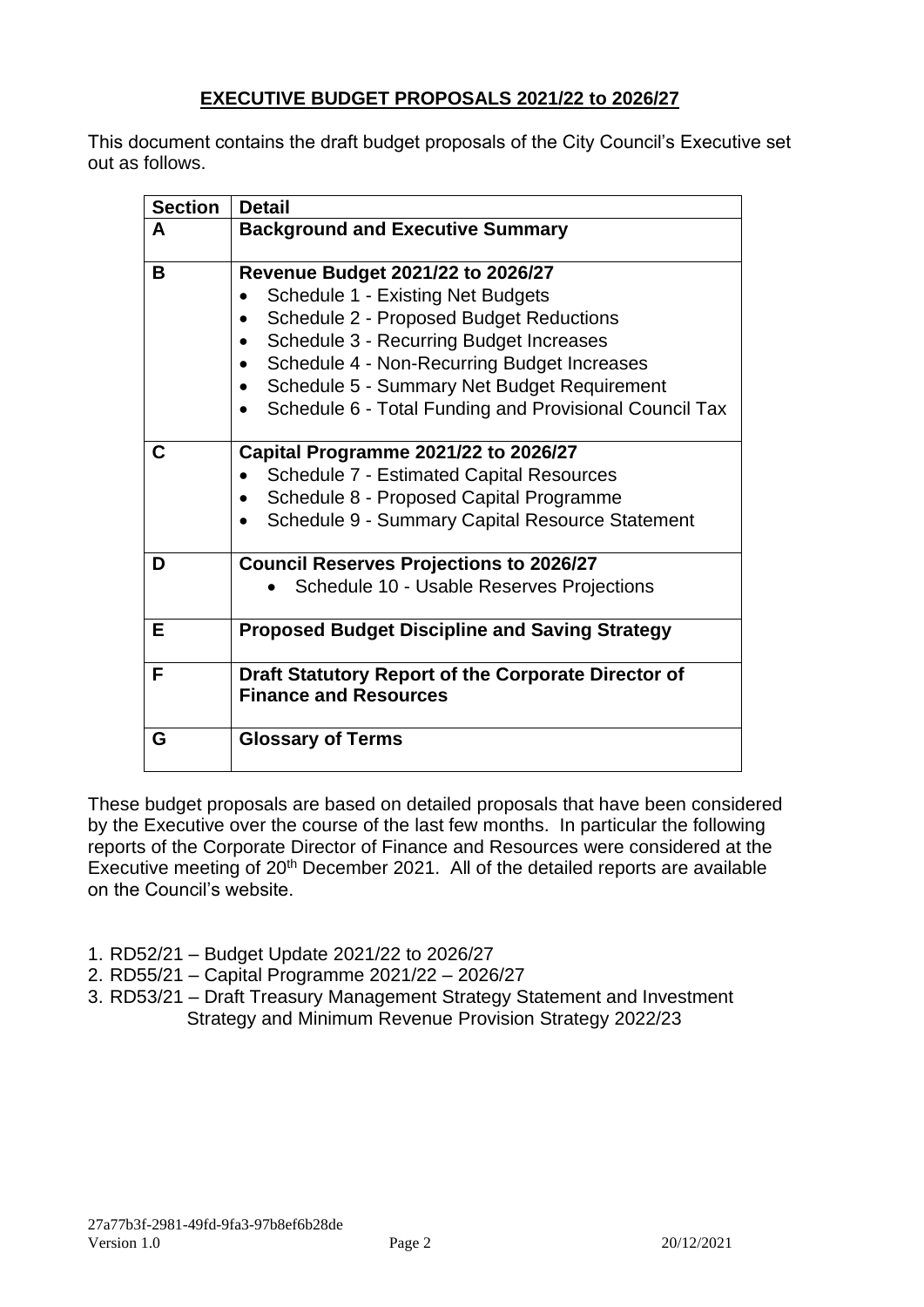# **SECTION A – BACKGROUND AND EXECUTIVE SUMMARY**

#### **Council Priorities**

The Council's priorities are encompassed in the Carlisle Plan, and the Medium-Term Financial Plan must both support and inform the Council's vision for the Carlisle area and the strategic direction set out in the Carlisle Plan. This is to enable resources to be matched against the agreed priorities and any other supporting needs.

### **Budget Policy Framework**

The preparation of the budget proposals is an ongoing process, which starts in the summer with the agreement by Council to the Medium-Term Financial Plan, Corporate Charging Policy, Capital Investment Strategy and Asset Management Plan. These strategic documents set out the Council's policies in guiding the budget process and in particular set out the five-year financial projections that the Council is faced with prior to starting the new budget process.

#### **Approving a Balanced Budget**

The Council is obliged to ensure proper financial administration of its affairs in accordance with Section 151 of the Local Government Act 1972. For Carlisle City Council, this is the responsibility of the Corporate Director of Finance and Resources and the Council must consider the advice of the Officer in setting the budget. One of the responsibilities is to ensure that the Council approves a balanced budget meaning that the planned expenditure must not exceed the resources available. Base budgets must be robust and sustainable, and any savings identified must be achievable and the level of Council reserves must be adequate. The Council must determine what levels of borrowing, if any, it wishes to make under the Prudential Code that governs local authority borrowing.

#### **Council Tax Reduction Scheme**

There is a requirement to approve the Local Support for Council Tax Scheme ("The Council Tax Reduction Scheme" or CTRS) annually as part of the Budget Process. There are no intentions to make any changes to the reductions given to recipients of the discount scheme for 2022/23, nor any proposals to make any revisions or replace the current scheme and as such the continuation of the current scheme is recommended. Approval is also required to ratify the continued disregard of War widow pensions when determining benefit assessments.

#### **Major Financial Challenges facing the Council**

The Council is facing many financial challenges over the next five-year planning period and whilst 2022/23 will be the last budget approved for the City Council, the financial sustainability of the new Authority post April 2023 must be a consideration during this budget process. Current forecast resources are not anticipated to cover the expenditure commitments over the 5-year period post LGR without transformational savings being identified in accordance with the Council's Savings Strategy (section E).

Some of the main issues are:

• Government Finance Settlement – impact of the 2021 Spending Round, and the deferral of the Business Rates Retention and Fair Funding Reviews;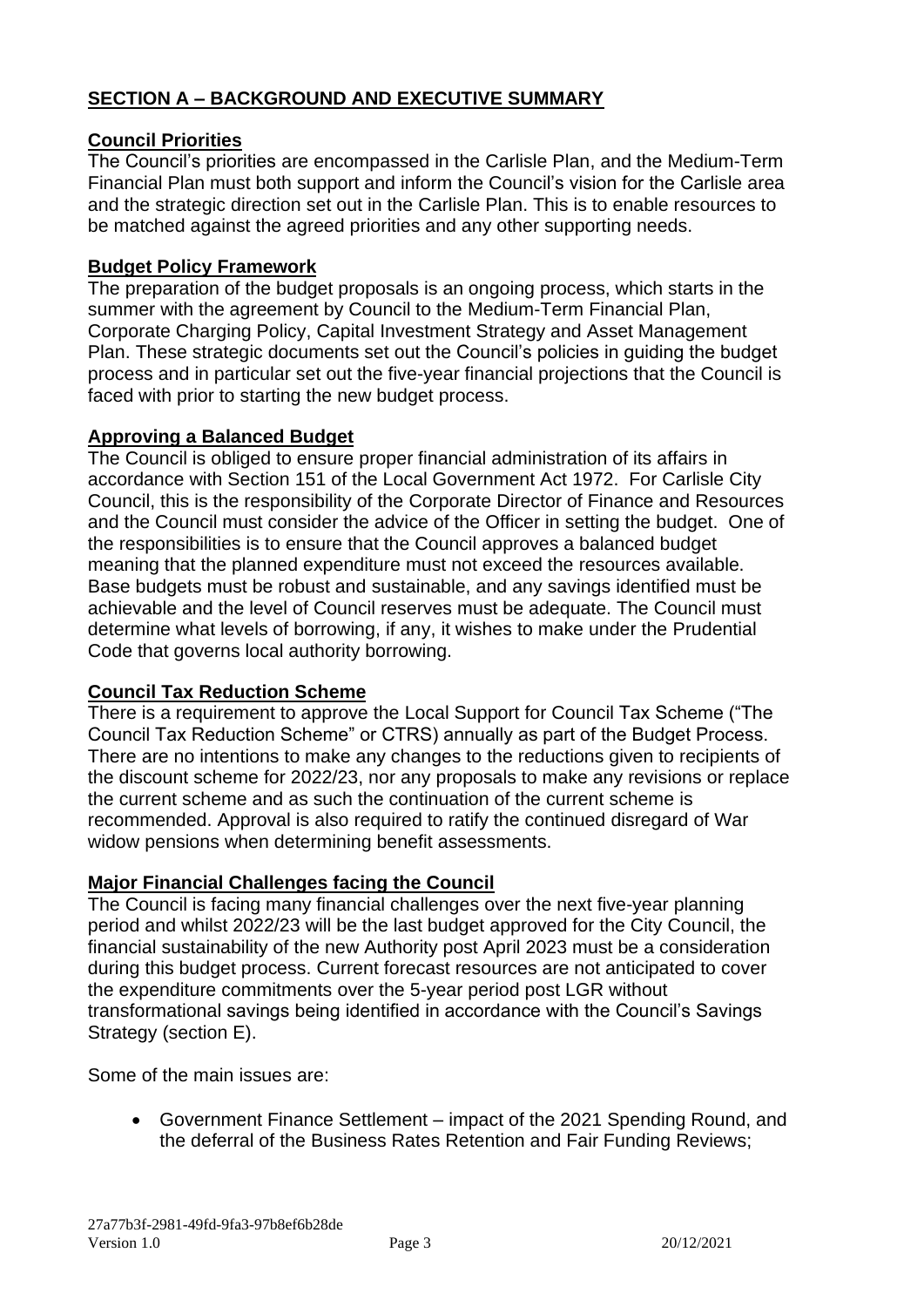- Further changes in Government Grant e.g. New Homes Bonus, Housing Benefit Admin Grant;
- Future borrowing requirements;
- Commercial and Investment Opportunities;
- On-going impact of COVID-19 and medium to long term economic recovery;
- Local Government Reorganisation

### **Local Environment Strategy**

The Council is committed to becoming carbon neutral in the future and there may be a requirement for significant investment in achieving this goal, with recovery through the achievement of efficiency savings and/or by maximising any external grants and contributions available to support the strategy and action plan through the Council's Funding Strategy. However, any carbon reducing schemes will initially have to be funded from resources currently contained with the Council's existing Revenue and Capital budgets; with any new climate change initiatives, following the formal adoption and approval of the Local Environment (Climate Change) Strategy, being supported by robust business cases with a cost benefit analysis provided.

#### **Summary Budget Proposals**

The key issues in this budget consultation document, which is expanded on further in the proposals, are as follows:

- (i) The draft budget proposes a **0%** annual increase per Band D in Council Tax for the City Council for 2022/23 (Parish Precepts will be an additional charge in the parished rural areas).
- (ii) Based on current projections, the budget proposed will result in the following requirement to be taken **to/(from)** Council reserves to support Council expenditure over the period as follows: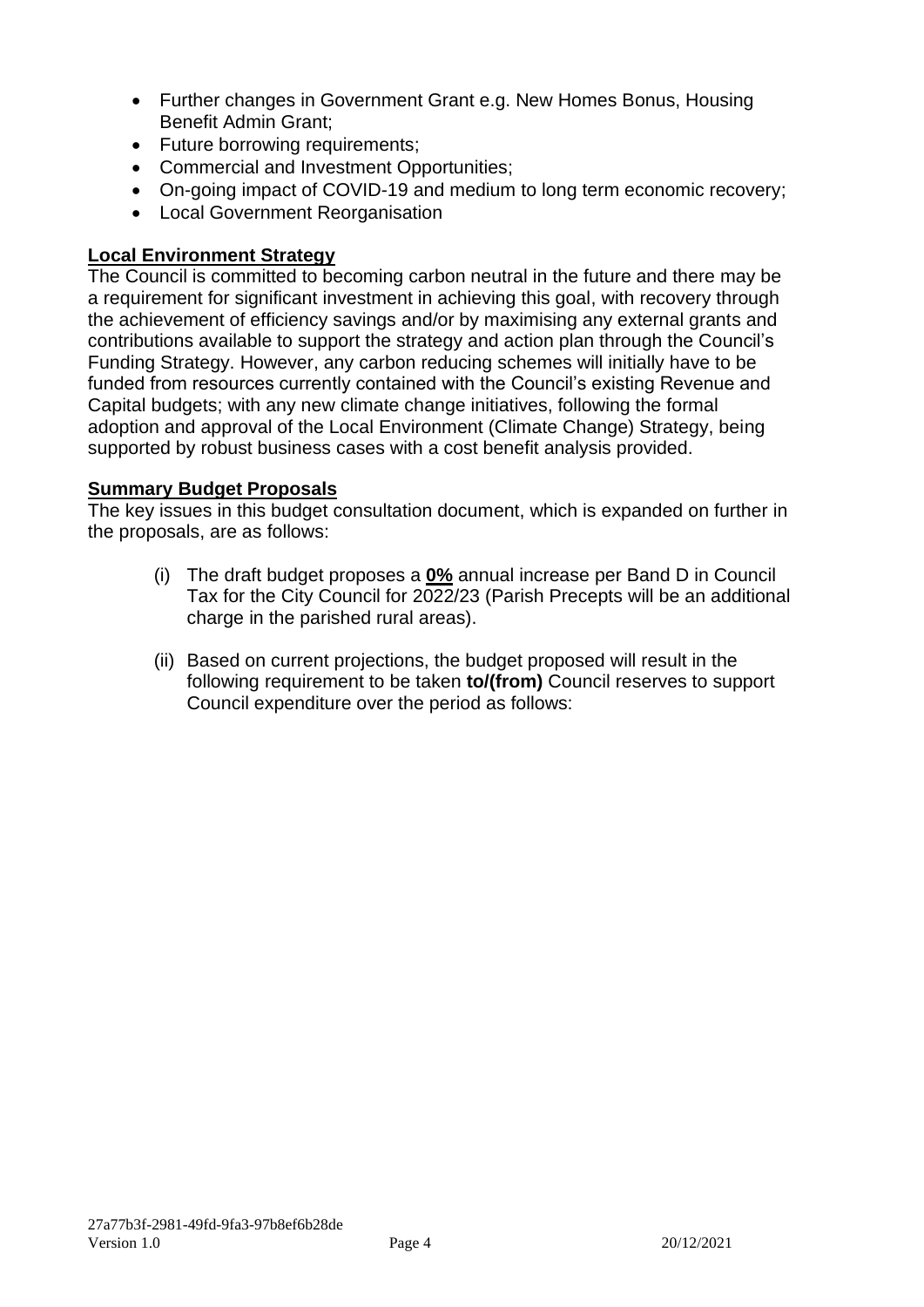| <b>Additional contribution</b><br>to / (from) reserves                              | 2022/23<br>£000 | 2023/24<br>£000 | 2024/25<br>£000 | 2025/26<br>£000 | 2026/27<br>£000 |
|-------------------------------------------------------------------------------------|-----------------|-----------------|-----------------|-----------------|-----------------|
| Original MTFP recurring surplus/(deficit)                                           | (243)           | 35              | 209             | 52              | 153             |
| <b>Changes to Funding - Business Rates</b><br>Growth                                | 1,800           | 1,000           | 1,000           | 1,000           | 1,000           |
| Changes to Funding - Council Tax Freeze                                             | (175)           | (176)           | (179)           | (180)           | (183)           |
| <b>Changes to Funding - Business Rates</b><br>Multiplier compensation               | 97              | 98              | 100             | 102             | 104             |
| <b>Changes to Funding - Business Rates</b><br><b>Baseline</b>                       | (66)            | (67)            | (68)            | (70)            | (71)            |
| Recurring budget reductions (Schedule 2)<br>Recurring Budget Increases (Schedule 3) | 16<br>(1, 197)  | 16<br>(1,239)   | 16<br>(1,049)   | 16<br>(812)     | 16<br>(674)     |
| Contribution required (from) / to                                                   |                 |                 |                 |                 |                 |
| <b>Reserves to fund Recurring</b>                                                   | 232             | (333)           | 29              | 108             | 345             |
| <b>Expenditure</b>                                                                  |                 |                 |                 |                 |                 |
| Original MTFP non-recurring<br>surplus/(deficit)                                    | (228)           | (273)           | (190)           | 0               | $\Omega$        |
| Non-Recurring budget reductions<br>(Schedule 2)                                     | 1,595           | 0               | 0               | $\overline{0}$  | 0               |
| Non-Recurring budget increases<br>(Schedule 4)                                      | (2, 142)        | (600)           | (530)           | 0               | $\overline{0}$  |
| Contribution required (from) / to                                                   |                 |                 |                 |                 |                 |
| <b>Reserves to fund Non-Recurring</b>                                               | (775)           | (873)           | (720)           | $\bf{0}$        | $\mathbf 0$     |
| <b>Expenditure</b>                                                                  |                 |                 |                 |                 |                 |
|                                                                                     |                 |                 |                 |                 |                 |
| Total contribution required (from) / to<br><b>Reserves</b>                          | (543)           | (1,206)         | (691)           | 108             | 345             |
|                                                                                     |                 |                 |                 |                 |                 |

- (iii) The above table shows a contribution from reserves in 2022/23 2024/25 mainly to fund non-recurring items of expenditure, with a contribution to reserves in 2025/26 and 2026/27. A strategy as detailed in Section E for ensuring the Council sets a robust budget within the revenue budget has been proposed.
- (iv) Given the uncertainty over future funding allocations and other financial pressure the Council is facing, the scope to support new recurring spending and initiatives in future years is still very challenging.

#### **Consultation Responses:**

This consultation includes the provisional figures received in the draft Local Government Finance Settlement in December 2021. Final confirmation will be received in January 2022.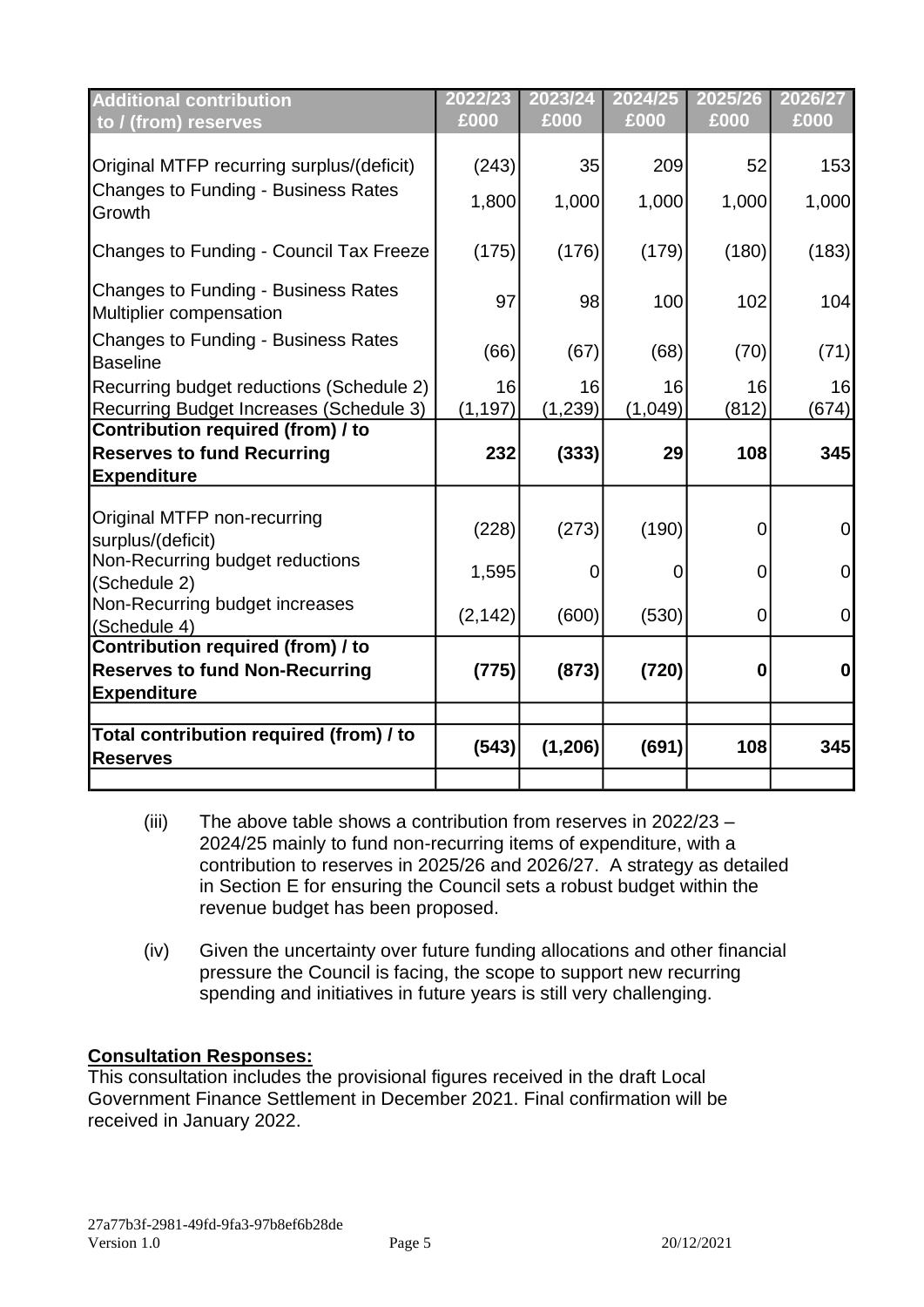This budget consultation should be viewed in the light of the considerable financial challenges faced by the Council and the requirement to make savings to achieve a sustainable budget.

If you wish to make any comment on the Executive's draft budget proposals as set out in this document please send them to the Chief Executive at the Civic Centre, Carlisle, CA3 8QG by **9am on 17 th January 2022.**

Following this, the consultation responses will be considered by the Executive in January, culminating in the Executive's final a budget proposal to Council on **1 st February 2022.**

A glossary of terms is included at the end of this document to aid understanding of the proposals. Further details on these proposals including detailed reports are available on the Council's website or by contacting the Corporate Director of Finance and Resources at the above address.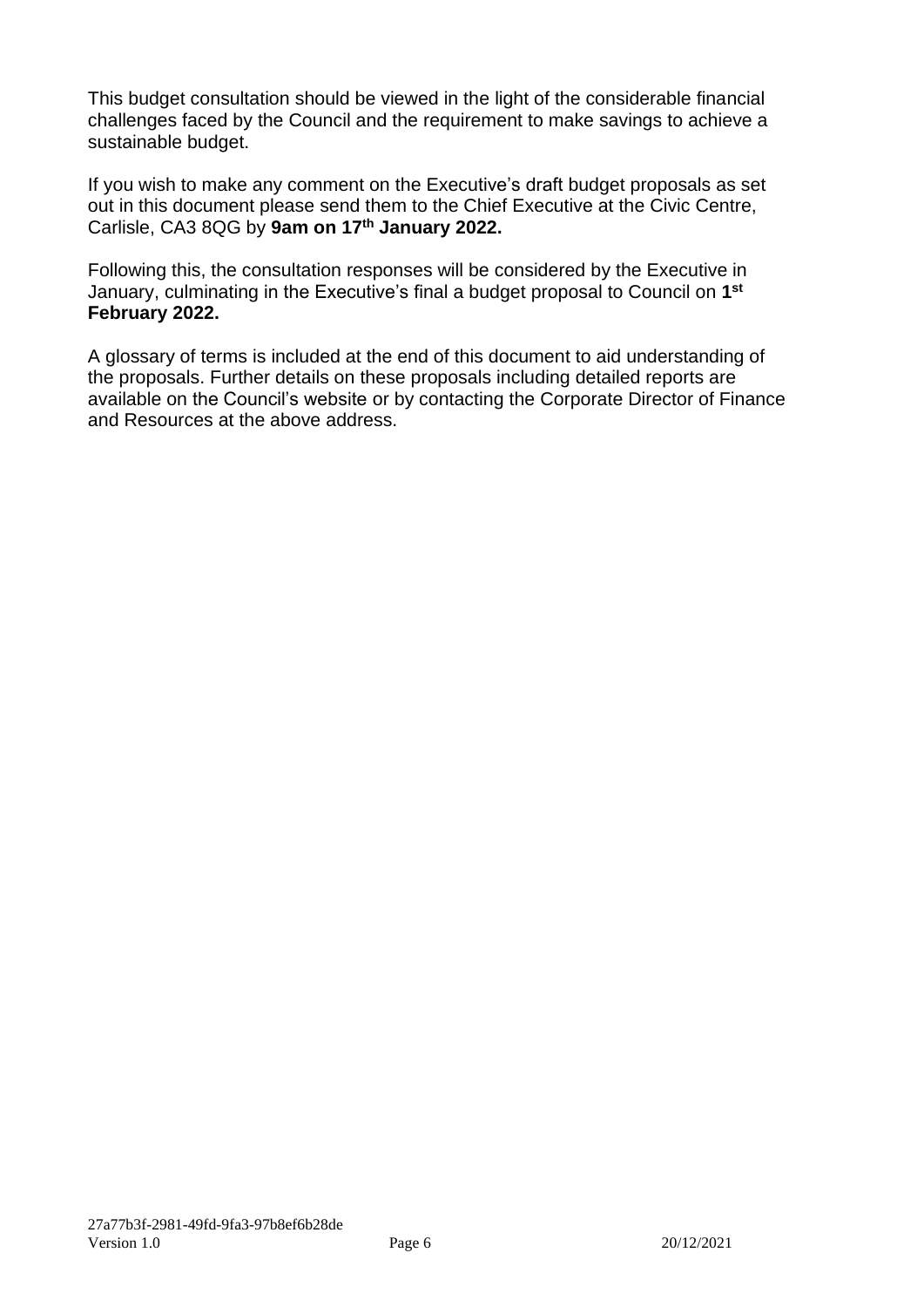#### **SECTION B - REVENUE BUDGET 2021/22 to 2026/27**

# **1.0 REVISED REVENUE BUDGET 2021/22**

1.1 The Executive recommends that the Council's revised net budget for 2021/22 be approved totalling £15.563m compared to the original budget of £13.381m. The increase of £2.182million can be summarised as follows:

| Detail:                                                                                                                                                                    | £000                      | £000   |
|----------------------------------------------------------------------------------------------------------------------------------------------------------------------------|---------------------------|--------|
| <b>Original Net Budget</b>                                                                                                                                                 |                           | 13,381 |
| Carry Forward Requests from 2020/21<br>(See note 1.2)                                                                                                                      |                           | 1,721  |
| Supplementary Estimate - Ec Devt PMO                                                                                                                                       |                           | 91     |
| Non-Recurring Expenditure:<br><b>Cremator Replacement Reserve</b><br><b>Revenue Grants Reserve</b><br><b>Planning Services Reserve</b><br><b>Economic Recovery Reserve</b> | (41)<br>380<br>(19)<br>50 | 15,193 |
| <b>Total Changes</b>                                                                                                                                                       |                           | 370    |
| <b>Revised Net Budget</b>                                                                                                                                                  |                           | 15,563 |
|                                                                                                                                                                            |                           |        |

1.2 The increased budget for 2021/22 is principally as a result of the carry forward of budgets from previous years for work not completed at the financial yearend. Although the 2021/22 budget is increased, there is a corresponding decrease for the previous financial year and so there is no impact on the Council's overall financial position.

#### **2.0 REVENUE BUDGET 2022/23 to 2026/27**

#### **2.1 Existing Net Budgets**

The Executive recommends that the net budgets for 2022/23 to 2026/27 submitted in respect of existing services and including existing non-recurring commitment and estimated Parish Precepts are as shown in **Schedule 1**  below: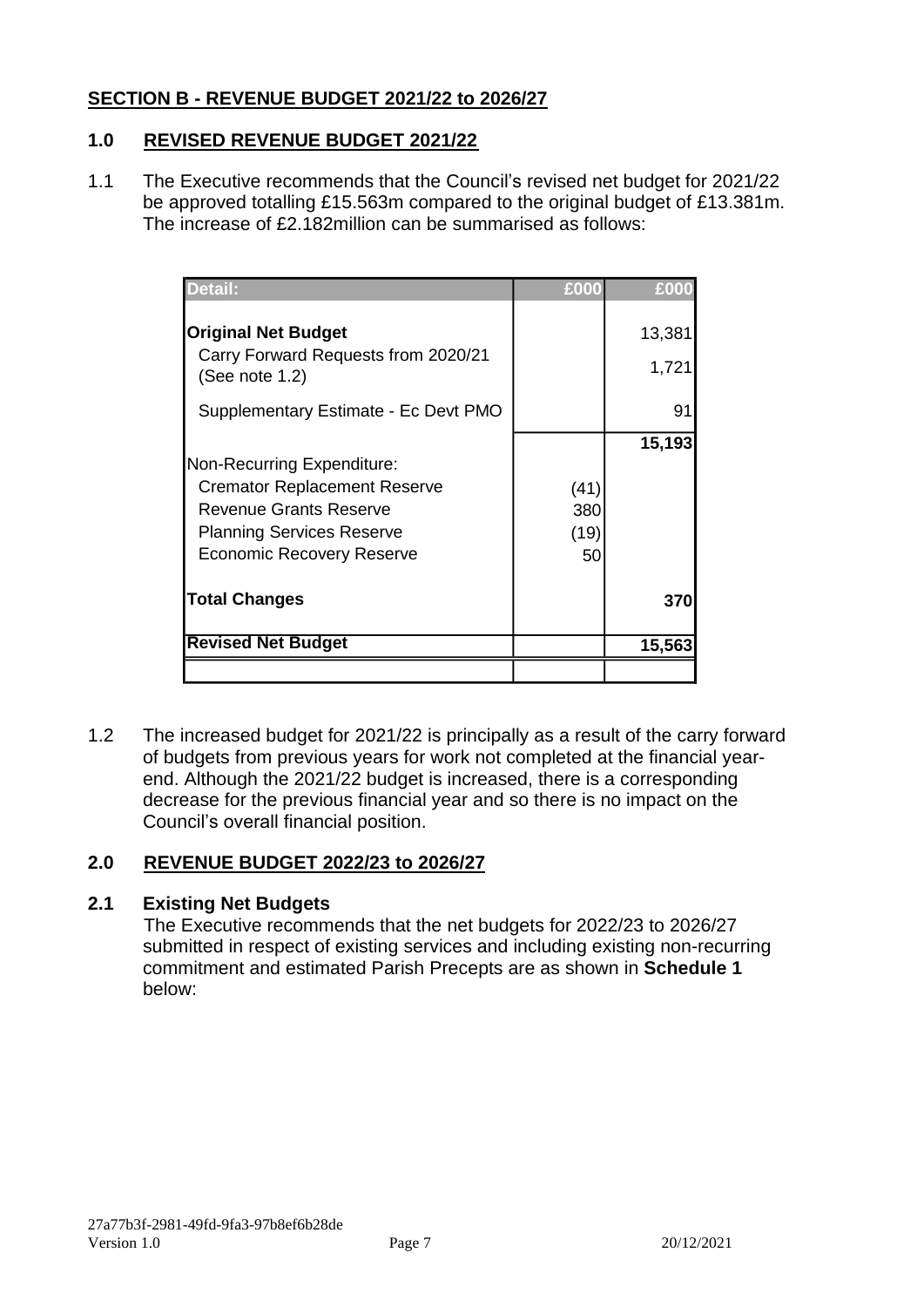# **Schedule 1 – Existing Net Budgets**

| <b>Existing Net Budgets</b>                                                 | 2022/23<br>£000 | 2023/24<br>£000 | 2024/25<br>£000 | 2025/26<br>£000 | 2026/27<br>£000 |
|-----------------------------------------------------------------------------|-----------------|-----------------|-----------------|-----------------|-----------------|
| City Council<br>- Recurring (schedule 5)<br>- Non-Recurring (Sch. 5 note 2) | 12,636<br>228   | 12,686<br>273   | 12,937<br>190   | 13,434          | 13,679<br>Οl    |
| <b>Parish Precepts</b>                                                      | 726             | 744             | 763             | 782             | 802             |
| Total                                                                       | 13,590          | 13,703          | 13,890          | 14,216          | 14,481          |

# **2.2 Proposed Savings and Budget Reductions**

The Executive further recommends that the existing budgets set out in **Schedule 1** be reduced by proposals for budget reductions as detailed in **Schedule 2.** Full details of all of the proposals are contained within various reports considered by the Executive at various stages during the budget process to date.

#### **Schedule 2 – Proposed Budget Reductions**

| <b>Proposed Budget</b>                                          | <b>Note</b>         | 2022/23          | 2023/24   | 2024/25     | 2025/26 | 2026/27             |
|-----------------------------------------------------------------|---------------------|------------------|-----------|-------------|---------|---------------------|
| <b>Reductions</b>                                               |                     | £000             | £000      | £000        | £000    | £000                |
| <b>Expenditure Reductions/Increased</b><br>llncome:             |                     |                  |           |             |         |                     |
| <b>Flare Data Management System</b>                             | 1                   | (16)             | (16)      | (16)        | (16)    | (16)                |
| <b>Lower Tier Services Grant</b><br><b>Rural Services Grant</b> | $\overline{2}$<br>3 | (150)<br>(193)   |           | 0           |         | 0                   |
| Services Grant 2022/23                                          | 4                   | (230)            | 0         | 0           |         | $\mathsf{O}\xspace$ |
| <b>New Homes Bonus</b>                                          | 5                   | (1,022)          | 0         | $\mathbf 0$ | 0       | $\overline{0}$      |
| <b>Total Expenditure</b><br><b>Reductions/Increased Income</b>  |                     | (1,611)          | (16)      | (16)        | (16)    | (16)                |
| <b>TOTAL BUDGET REDUCTION</b><br><b>PROPOSALS</b>               |                     | (1,611)          | (16)      | (16)        | (16)    | (16)                |
| Split:<br>Recurring<br>Non-Recurring                            |                     | (16)<br>(1, 595) | (16)<br>0 | (16)<br>0   | (16)    | (16)<br>0           |

**Note 1:** The capital programme includes provision of £150,000 for the replacement of the system used in Regulatory Services. However, with Local Government Reorganisation on the horizon, it is deemed not necessary to replace this system at this time. Therefore, there is a saving on the additional revenue costs that would have been incurred from implementing the system.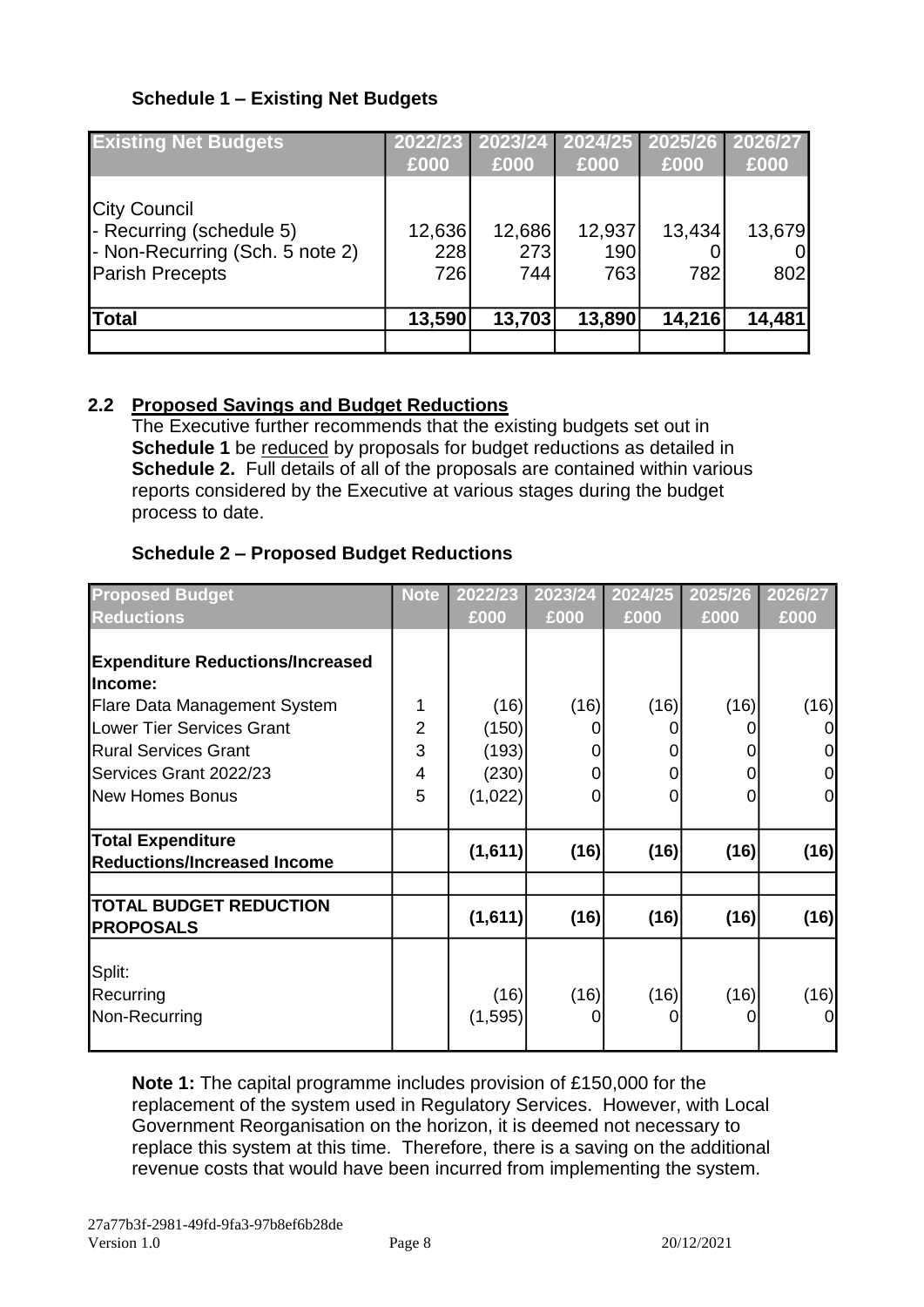**Note 2:** An un-ringfenced grant will be received to support Councils with responsibility for lower tier services such as homelessness, planning, recycling and refuse collections and leisure services.

**Note 3:** A further allocation of the Rural Services Delivery Grant as outlined in the draft Local Government Finance Settlement for 2022/23.

**Note 4:** A new one-off un-ringfenced grant will be received to support Councils delivery of front-line services. Allocations for future years will be determined after consultation with the sector.

**Note 5:** A one-year allocation of New Homes Bonus has been provided for 2022/23, with no legacy payments expected in subsequent years; however all previously announced legacy payments for previous years will be honoured in the 2022/23 allocations and these are already included in the MTFP.

#### **2.3 Proposed Budget Increases**

The Executive further recommends that the existing budgets set out in **Schedule 1** be increased by new budget pressures detailed in **Schedules 3 and 4.** Full details of all of the proposals are contained within various reports considered by the Executive at various stages during the budget process to date.

| <b>Recurring Budget</b>                 |                | Note 2022/23 2023/24 2024/25 2025/26 2026/27 |       |       |      |      |
|-----------------------------------------|----------------|----------------------------------------------|-------|-------|------|------|
| <b>Pressures</b>                        |                | £000                                         | £000  | £000  | £000 | £000 |
|                                         |                |                                              |       |       |      |      |
| <b>IICT</b>                             | 1              | 160                                          | 160   | 160   | 160  | 160  |
| <b>Pest Control Income Shortfalls</b>   | $\overline{2}$ | 12                                           | 13    | 15    | 16   | 18   |
| <b>Developer Contributions</b>          | 3              | 19                                           |       |       | 11   | (41) |
| Gateway 44 Income Shortfalls            | 4              | 523                                          | 487   | 342   | 262  | 262  |
| <b>Energy Costs</b>                     | 5              | 180                                          | 123   | 123   | 123  | 123  |
| Revenue Financing Capital Programme     | 6              | 26                                           | 26    | 26    | 26   | 26   |
| <b>Treasury Management</b>              | 7              | 277                                          | 430   | 383   | 214  | 126  |
|                                         |                |                                              |       |       |      |      |
| <b>Total Recurring Budget Pressures</b> |                | 1,197                                        | 1,239 | 1,049 | 812  | 674  |
|                                         |                |                                              |       |       |      |      |

#### **Schedule 3 – Recurring Budget Increases**

**Note 1:** This proposal seeks additional revenue funding to invest in ICT and includes additional resources for the IT Helpdesk (£28,600), licence costs for wi-fi improvements (£5,600), network security (£2,700) and telephony (£24,000). A base budget review has also been undertaken that has identified a net budgetary shortfall for current IT costs (£49,300) and a savings requirement of £40,100 that cannot be achieved.

**Note 2:** This pressure is as a result of not implementing the domestic charge for the treatment of rats in line with the approved Council's charging policy.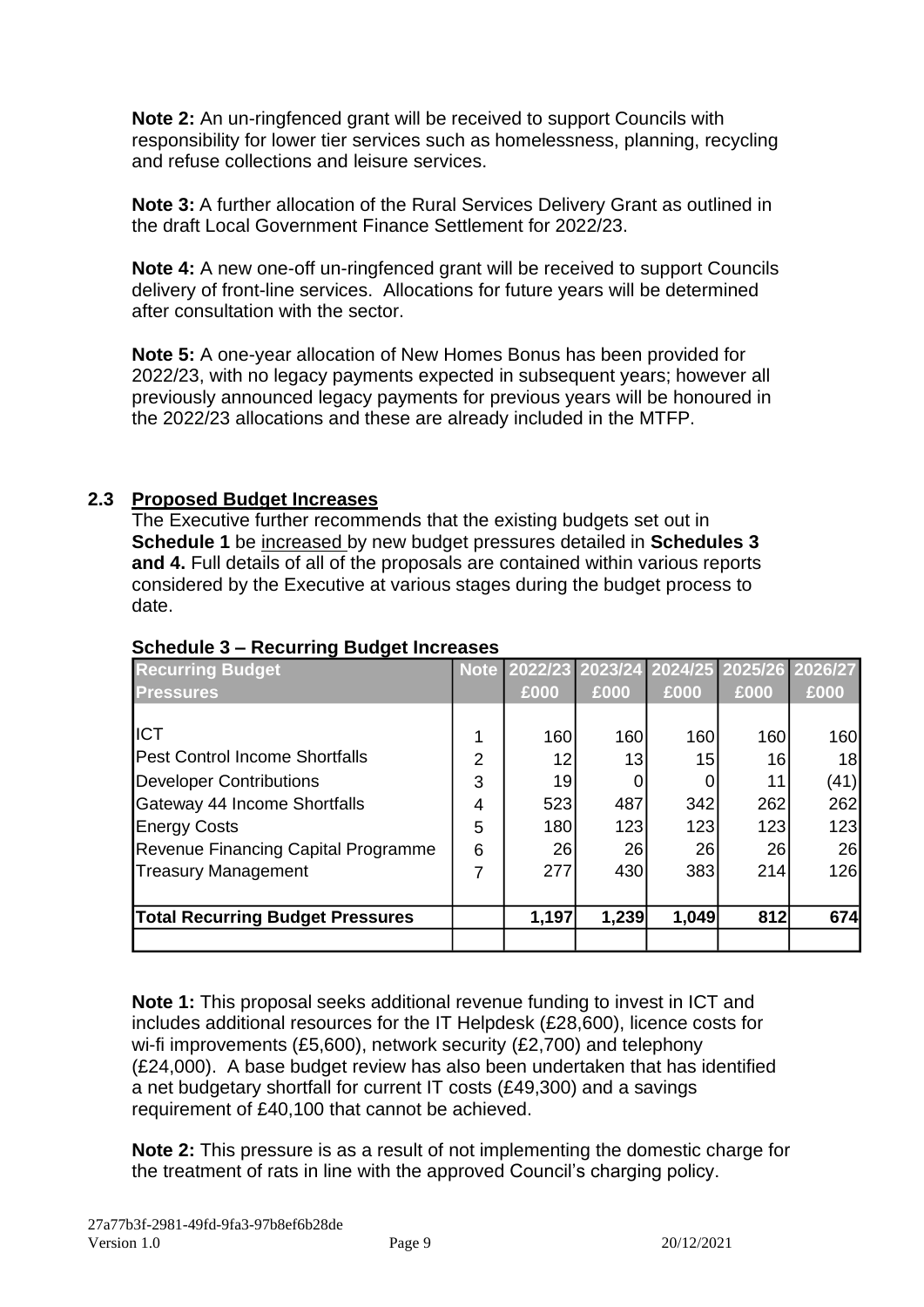**Note 3:** The MTFP assumes an income stream from developers, particularly from the establishment of the Garden Village. A re-profiling exercise has been undertaken to ensure the MTFP reflects the level of income that can be achieved.

**Note 4:** Covid-19 has had a major impact on the retail sector and although out of town big box retail has fared better than traditional town centre retailing there has still been a hit on rental levels and potential tenants have suffered financial difficulties. Agreements have been reached with tenants however rental levels are lower than originally anticipated and the extended marketing period has resulted in a longer void period than originally anticipated. The overall income now anticipated to be achieved by 2025/26 taking into account these pressures will still be £615,000, which represents an 11.2% return on the capital investment made.

**Note 5:** This additional cost arising due to the current global situation with wholesale energy costs. The Council procures its energy through the County Council framework and has received notification of a potential 55% increase in gas costs for 2022/23 and 38% in electricity costs, with both reducing to a 25% increase (on 2021/22 levels) from April 2023.

**Note 6:** The waste service contributes revenue financing for the replacement of vehicles, however, there is a shortfall on the available budget that cannot be achieved.

**Note 7:** Treasury Management projections have been updated to include updates to the Capital programme and updated for interest rate forecasts. This projection includes the potential impact on reserves for all the pressures and savings contained in this report together with the updated borrowing costs for the capital programme. It is proposed to release the amount held in the Operational Risk Reserve (£600,000) to cover some of this additional pressure.

| <b>Non-Recurring Budget</b>                                                                | <b>Note</b>   | 2022/23   | 2023/24 | 2024/25 | 2025/26 | 2026/27 |
|--------------------------------------------------------------------------------------------|---------------|-----------|---------|---------|---------|---------|
| <b>Pressures/Savings</b>                                                                   |               | £000      | £000    | £000    | £000    | £000    |
| District Centre Business Support<br>Fund<br>Homelessness Accommodation<br>Income Shortfall | $\mathcal{P}$ | 40<br>102 |         | 0<br>0  | 0<br>0  | 0<br>0  |
| Lanes Income                                                                               | 3             | 500       | 400     | 330     | 0       | 0       |
| Reprofiling of savings target                                                              | 4             | 1,200     |         | 0       | 0       | 0       |
| Car Parking income<br>Leisure Contract                                                     | 5<br>6        | 300       | 200     | 200     | 0       | 0       |
| <b>Total Non-Recurring Budget</b><br>Pressures                                             |               | 2,142     | 600     | 530     |         |         |

#### **Schedule 4 – Non-Recurring Budget Increases**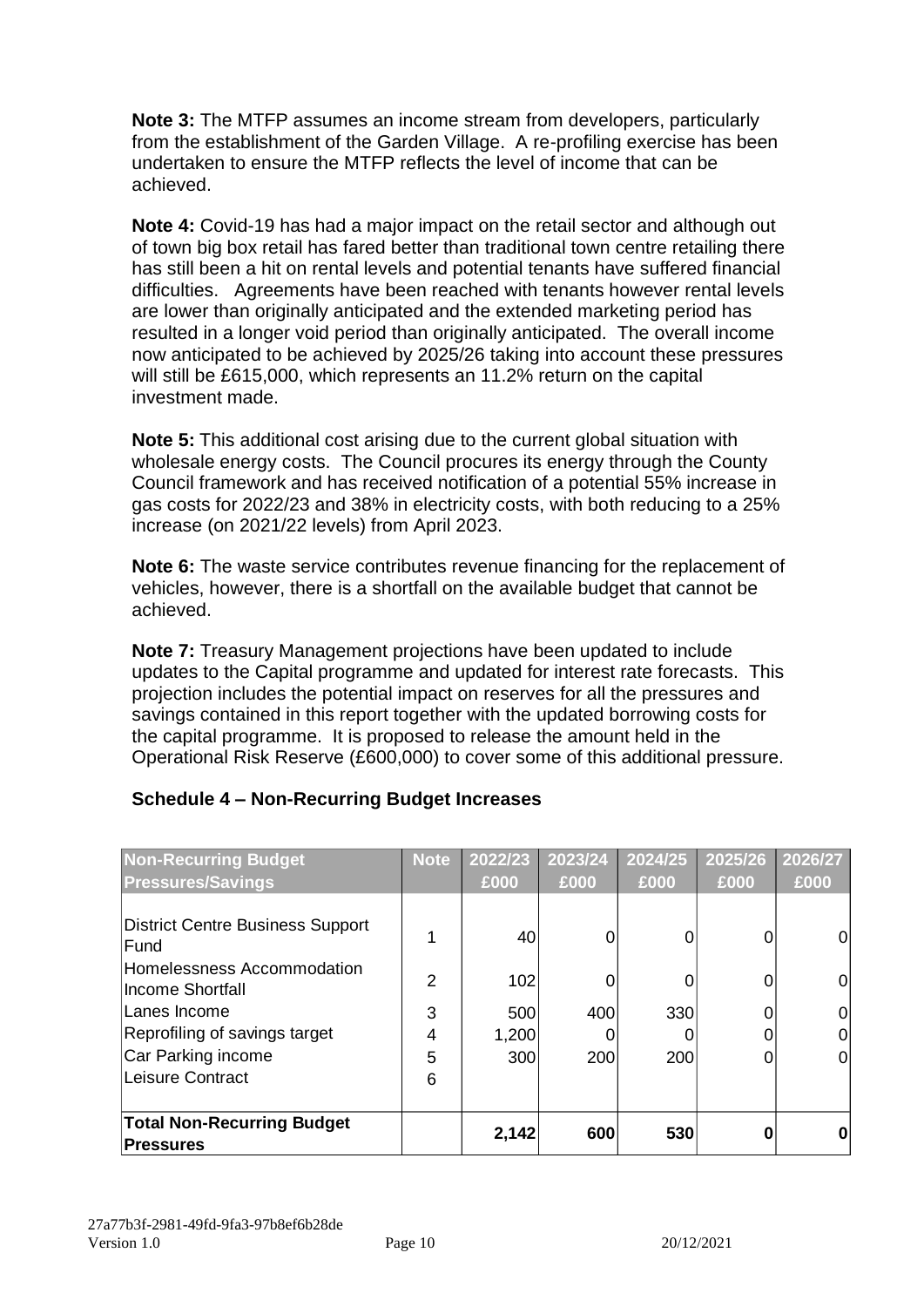**Note 1**: This proposal involves the continuation of the pilot project for a further year and will be extended to the district centres and will address the issue of empty shops, which is becoming an increasing problem in the market towns and neighbourhood parades.

**Note 2:** There is a shortfall in income from homeless accommodation mainly due to reduced capacity and restrictions placed upon the accommodation as a result of COVID-19.

**Note 3:** The economic impact on the high street, both pre-COVID and post COVID and the vacation of Debenhams has resulted in income from the Lanes being severely diminished. There will be a period where increased holding costs of vacant units will be incurred and therefore the Council's share of income will be reduced. This pressure anticipates a slow return to the income levels currently included in the MTFP.

**Note 4:** The current MTFP assumes a recurring savings requirement to be found by 2023/24 of £2.050million. This continues to be the case; however, the reprofiling of this target, as set out in the table below, now means that no in year savings are required for 2022/23.

|                                                     | <b>Cumulative</b><br><b>Savings</b><br>identified as<br>2021/22<br><b>Budget</b><br>£000 | <b>Additional</b><br><b>Cumulative</b><br><b>Savings</b><br><b>Required</b><br>£000 | <b>Reprofiled</b><br><b>Savings</b><br>£000 | <b>Revised</b><br><b>Cumulative</b><br><b>Savings</b><br>required<br>£000 | <b>Revised in</b><br><b>Year Savings</b><br><b>Required</b><br>£000 |
|-----------------------------------------------------|------------------------------------------------------------------------------------------|-------------------------------------------------------------------------------------|---------------------------------------------|---------------------------------------------------------------------------|---------------------------------------------------------------------|
| 2022/23<br>2023/24<br>2024/25<br>2025/26<br>2026/27 | 1,200<br>2,050<br>2,050<br>2,050<br>2,050                                                |                                                                                     | (1,200)                                     | 2,050<br>2,050<br>2,050<br>2,050                                          | 2,050<br>O<br>0<br>0                                                |

**Note 5:** Car parking income is not achieving its budgeted expected levels as a result of lower usage of the car parks. This pressure also includes the proposal following budget scrutiny that parking charges be frozen for the first hour and also that a review of the use of permits at Talkin Tarn is undertaken.

**Note 6:** This relates to additional subsidy to the Leisure provider as result of delays to the Sands project which still has to be quantified.

#### **2.4 Revised Net Budget Requirement**

As a consequence of the above, the Executive recommends that the Net Budget Requirement for Council Tax Purposes for 2022/23, with projections to 2026/27, be approved as set out in **Schedule 5** below: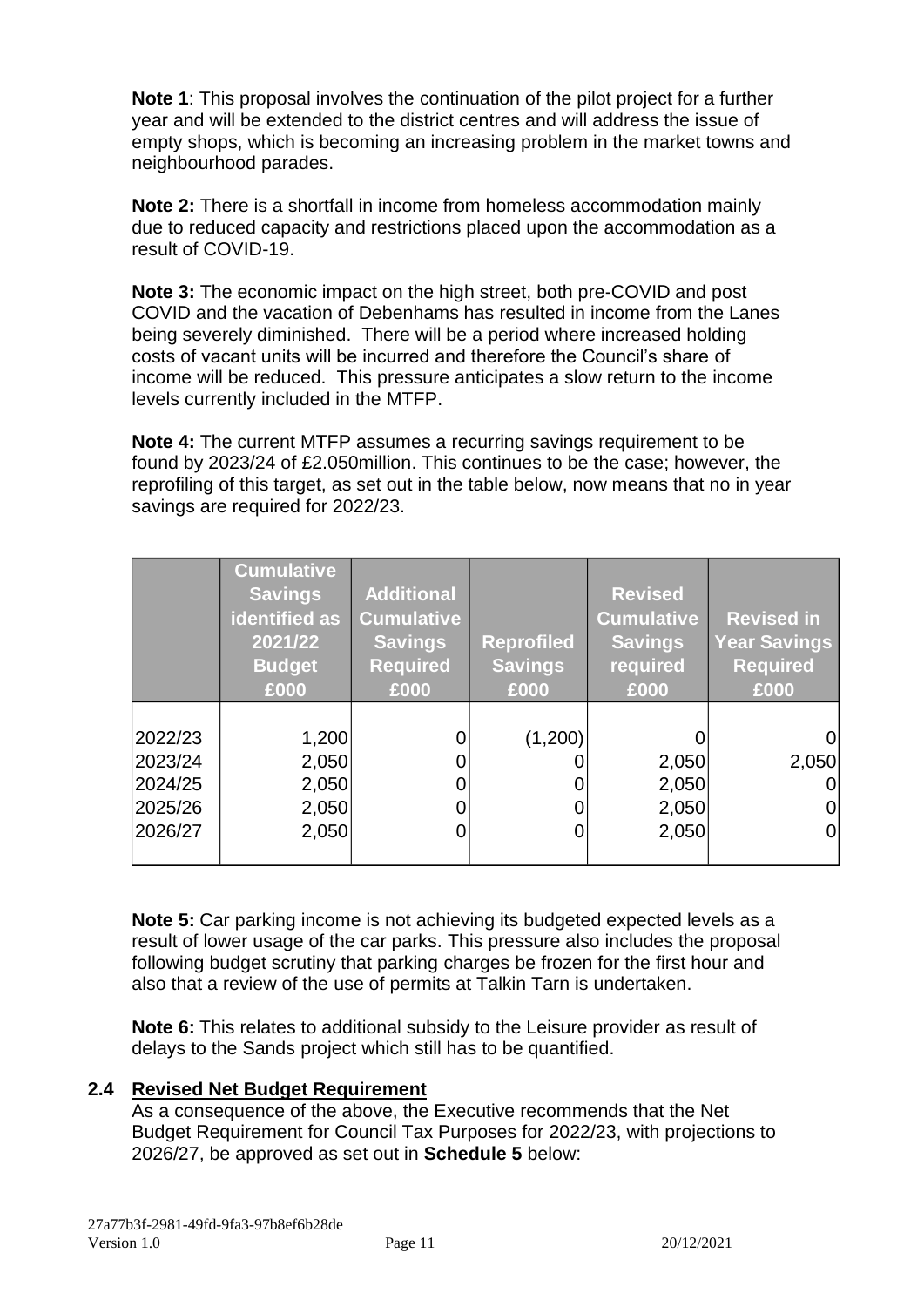### **Schedule 5 – Summary Net Budget Requirement for Council Tax Purposes**

|                | 2021/22 Summary Net Budget                                                                             | 2022/23       | 2023/24 | 2024/25     | 2025/26        | 2026/27  |
|----------------|--------------------------------------------------------------------------------------------------------|---------------|---------|-------------|----------------|----------|
| <b>Revised</b> | Requirement                                                                                            | <b>Budget</b> | Proj    | <b>Proj</b> | Proj           | Proj     |
| £000           |                                                                                                        | £000          | £000    | £000        | £000           | £000     |
|                |                                                                                                        |               |         |             |                |          |
|                | <b>Recurring Revenue Expenditure</b>                                                                   |               |         |             |                |          |
|                | <b>Existing Expenditure (Schedule 1)</b>                                                               | 12,636        | 12,686  | 12,937      | 13,434         | 13,679   |
|                | <b>Budget Reductions (Schedule 2)</b>                                                                  | (16)          | (16)    | (16)        | (16)           | (16)     |
|                | New Spending Pressures (Schedule<br>3)                                                                 | 1,197         | 1,239   | 1,049       | 812            | 674      |
|                | 13,284 Total Recurring Expenditure                                                                     | 13,817        | 13,909  | 13,970      | 14,230         | 14,337   |
|                | <b>Non Recurring Revenue</b><br><b>Expenditure</b>                                                     |               |         |             |                |          |
|                | 34 Existing Commitments (Schedule 1)                                                                   | 228           | 273     | 190         | 0              | 0        |
|                | 1,721 Carry Forward                                                                                    |               | 0       | 0           | 0              | 0        |
|                | (764) Budget Reductions (Schedule 2)                                                                   | (1, 595)      |         | 0           | 0              | 0        |
|                | 1,288 Spending Pressures (Schedule 4)                                                                  | 2,142         | 600     | 530         | 0              |          |
|                | 15,563 Total Revenue Expenditure                                                                       | 14,592        | 14,782  | 14,690      | 14,230         | 14,337   |
| 564            | <b>Less Contributions (from)/to</b><br><b>Reserves:</b><br>Recurring Commitments (Note 1)<br>Sub Total | 232           | (333)   | 29          | 108            | 345      |
|                | Non Recurring Commitments                                                                              |               |         |             |                |          |
|                | (558) - Existing Commitments (Note 2)                                                                  | (228)         | (273)   | (190)       | 0              | 0        |
|                | $(1,721)$ - New Commitments                                                                            | (547)         | (600)   | (530)       | $\overline{0}$ | 0        |
|                | $(2,279)$ Sub Total                                                                                    | (775)         | (873)   | (720)       | $\bf{0}$       | $\bf{0}$ |
| 13,848         | <b>Total City Council Budget</b><br>requirement                                                        | 14,049        | 13,576  | 13,999      | 14,338         | 14,682   |
|                | 708 Parish Precepts                                                                                    | 726           | 744     | 763         | 782            | 802      |
|                | <b>Projected Net Budget</b><br>14,556 Requirement for Council Tax<br>purposes                          | 14,775        | 14,320  | 14,762      | 15,120         | 15,484   |
|                |                                                                                                        |               |         |             |                |          |

**Note 1:** This is the projected contribution (from)/to reserves in relation to recurring expenditure.

**Note 2:** Non - recurring Revenue commitments arising from existing approved commitments from earlier years are as follows: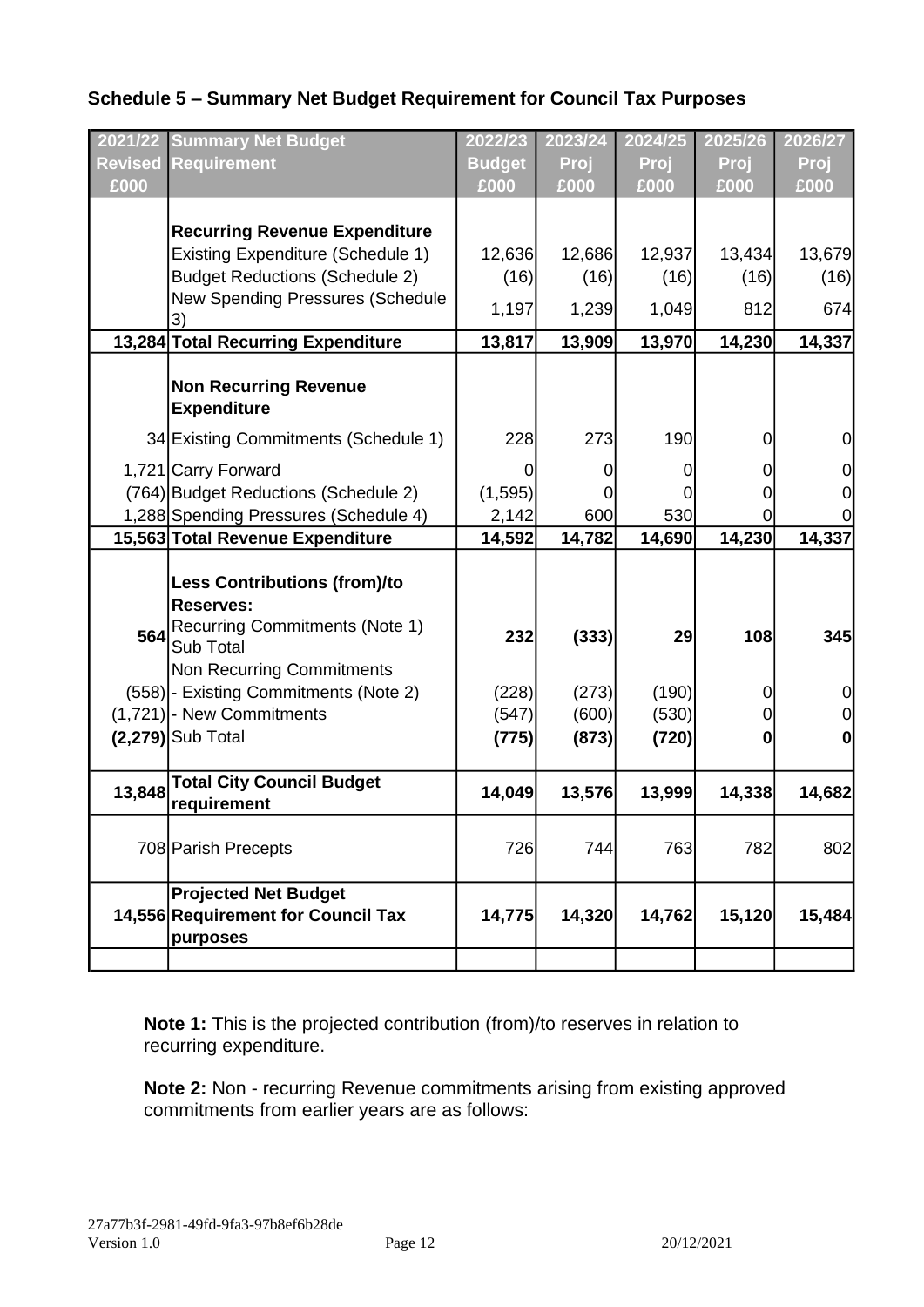| <b>Existing Non Recurring</b>                     | 2022/23 | 2023/24 | 2024/25 | 2025/26 | 2026/27        |
|---------------------------------------------------|---------|---------|---------|---------|----------------|
| <b>Commitment Approvals</b>                       | £000    | £000    | £000    | £000    | £000           |
| Asset Disposal Refresh - financed from            | (112)   |         |         |         | 0              |
| <b>Capital Receipts</b><br><b>New Homes Bonus</b> | 42      |         |         |         | $\overline{0}$ |
| <b>Carlisle Ambassadors</b>                       | 25      |         |         |         | $\overline{0}$ |
| <b>City Centre Properties Income</b>              | 190     | 190     | 190     |         | $\overline{0}$ |
| Ec Devt Project Mgt Office                        | 83      | 83      |         |         | 0              |
| <b>Total</b>                                      | 228     | 273     | 190     |         | 0              |
|                                                   |         |         |         |         |                |

# **2.5 Funding and Provisional Council Tax Projections**

As a consequence of the above and having made the appropriate calculations required under Section 32 of the Local Government Finance Act 1992, the Executive is putting forward a proposal for a **0%** increase in Council Tax for 2022/23 per Band D property. The detail of this is set out in **Schedule 6** below and the impact per Council Tax Band is as follows:

|               | 2021/22<br><b>Council Tax</b> | <b>Proposed</b><br><b>Annual</b><br><b>Increase</b> | 2022/23<br><b>Council Tax</b> | <b>Weekly</b><br><b>Increase</b> |
|---------------|-------------------------------|-----------------------------------------------------|-------------------------------|----------------------------------|
| <b>Band A</b> | 148.13                        | 0.00                                                | 148.13                        | 0 pence                          |
| <b>Band B</b> | 172.82                        | 0.00                                                | 172.82                        | 0 pence                          |
| <b>Band C</b> | 197.51                        | 0.00                                                | 197.51                        | 0 pence                          |
| Band D        | 222.20                        | 0.00                                                | 222.20                        | 0 pence                          |
| Band E        | 271.58                        | 0.00                                                | 271.58                        | 0 pence                          |
| <b>Band F</b> | 320.96                        | 0.00                                                | 320.96                        | 0 pence                          |
| <b>Band G</b> | 370.33                        | 0.00                                                | 370.33                        | 0 pence                          |
| <b>Band H</b> | 444.40                        | 0.00                                                | 444.40                        | 0 pence                          |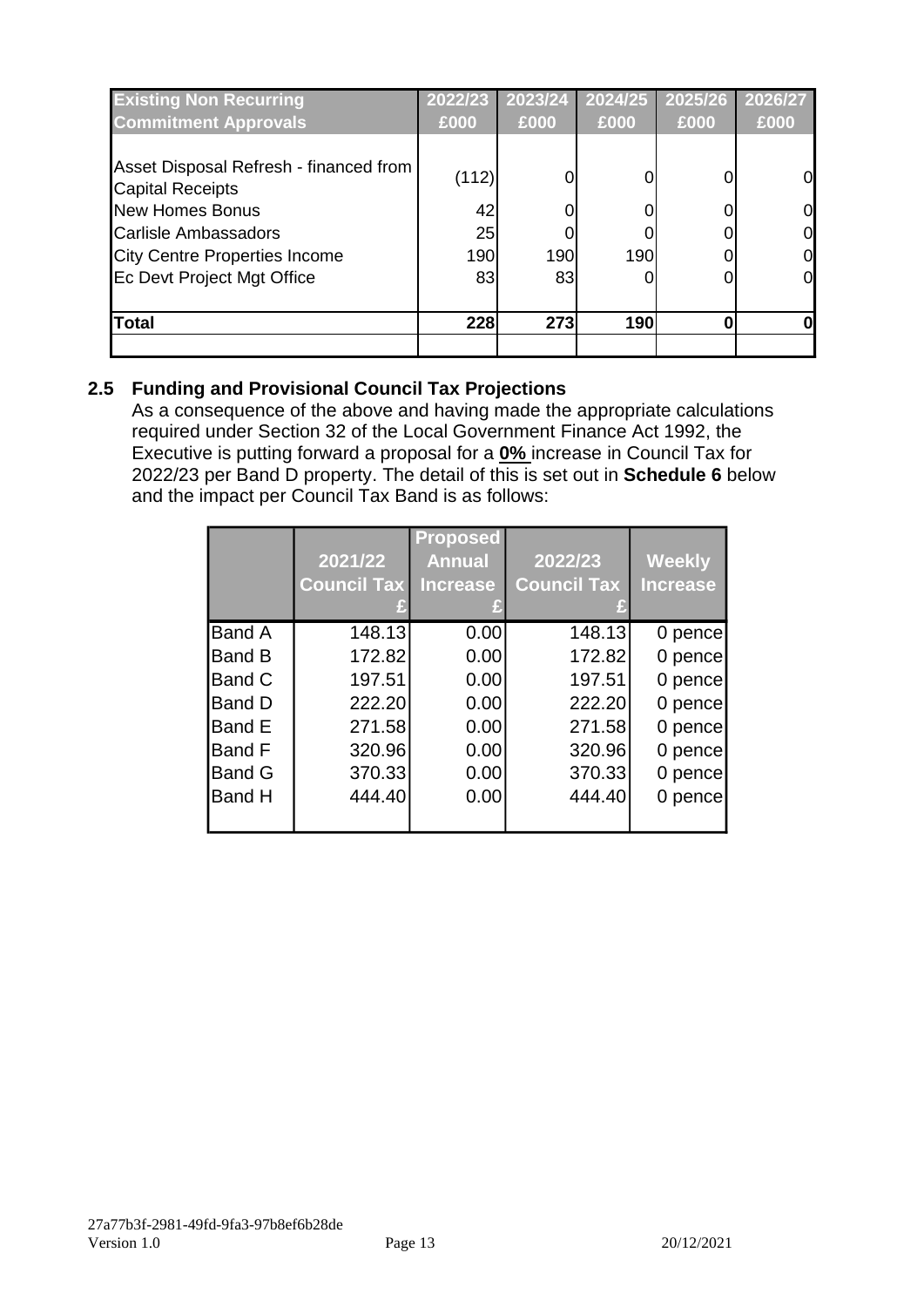#### **Council tax levels for other districts – excluding parish precepts**

The table below shows the comparative Band D Council Tax levels for each of the District Council's in Cumbria for 2021/22. As part of the Local Government Reorganisation programme, agreement will be needed as to how these levels will be harmonized for each of the two new Unitary Authorities. Legislation allows for up to an 8-year harmonization period, but the decisions will be made by the new Authorities.

|                | 2021/22<br><b>Council Tax -</b><br><b>District</b><br><b>Council</b> | 2021/22<br><b>Council Tax -</b><br><b>County</b><br><b>Council</b> | 2021/22<br><b>Council Tax</b><br><b>County</b><br><b>Council</b><br><b>Adult Social</b><br>Care) (Band | 2021/22<br><b>Council Tax -</b><br><b>Cumbria</b><br><b>Police</b> | <b>Overall</b><br>2021/22<br><b>Council Tax</b> |
|----------------|----------------------------------------------------------------------|--------------------------------------------------------------------|--------------------------------------------------------------------------------------------------------|--------------------------------------------------------------------|-------------------------------------------------|
|                | (Band D)                                                             | (Band D)                                                           | D)                                                                                                     | $\overline{B}$ and D)                                              | (Band D)                                        |
| Allerdale      | 179.72                                                               | 1340.93                                                            | 157.11                                                                                                 | 272.16                                                             | 1949.92                                         |
| Copeland       | 214.39                                                               | 1340.93                                                            | 157.11                                                                                                 | 272.16                                                             | 1984.59                                         |
| Carlisle       | 222.20                                                               | 1340.93                                                            | 157.11                                                                                                 | 272.16                                                             | 1992.40                                         |
| Eden           | 200.75                                                               | 1340.93                                                            | 157.11                                                                                                 | 272.16                                                             | 1970.95                                         |
|                |                                                                      |                                                                    |                                                                                                        |                                                                    |                                                 |
| South Lakeland | 204.54                                                               | 1340.93                                                            | 157.11                                                                                                 | 272.16                                                             | 1974.74                                         |
| Barrow         | 245.41                                                               | 1340.93                                                            | 157.11                                                                                                 | 272.16                                                             | 2015.61                                         |
|                |                                                                      |                                                                    |                                                                                                        |                                                                    |                                                 |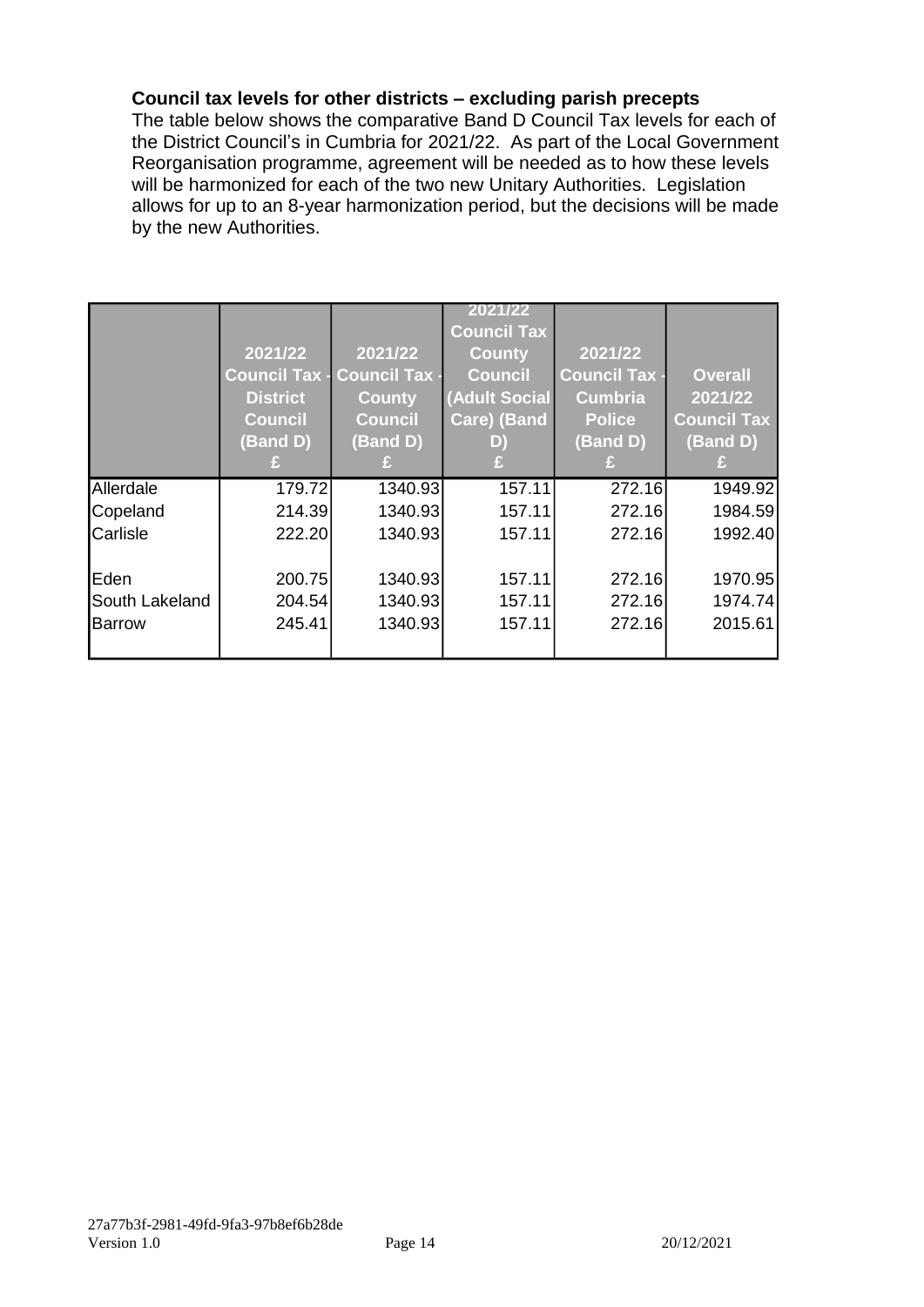# **Schedule 6 – Total Funding and Provisional Council Tax Projections**

| 2021/22        | <b>Total Funding and</b><br><b>Council Tax Impact</b> | 2022/23           | 2023/24           | 2024/25           | 2025/26           | 2026/27           |
|----------------|-------------------------------------------------------|-------------------|-------------------|-------------------|-------------------|-------------------|
| £000           | 34,666.41 Estimated TaxBase                           | 35,013.07<br>£000 | 35,363.20<br>£000 | 35,716.84<br>£000 | 36,074.01<br>£000 | 36,434.75<br>£000 |
|                | <b>Projected Net Budget</b>                           |                   |                   |                   |                   |                   |
|                | <b>Requirement for Council</b>                        |                   |                   |                   |                   |                   |
|                | <b>Tax Purposes (Schedule</b>                         |                   |                   |                   |                   |                   |
|                | 5)                                                    |                   |                   |                   |                   |                   |
| 13,848 - City  | 708-Parishes                                          | 14,049<br>726     | 13,576<br>744     | 13,999<br>763     | 14,338<br>782     | 14,682<br>802     |
| 14,556 Total   |                                                       | 14,775            | 14,320            | 14,762            | 15,120            | 15,484            |
|                |                                                       |                   |                   |                   |                   |                   |
|                | Funded by:                                            |                   |                   |                   |                   |                   |
|                | (7,703) - Council Tax Income                          | (7,780)           | (8,035)           | (8, 293)          | (8, 557)          | (8,824)           |
|                | (3,335) - Retained Business Rates                     | (3,336)           | (3,403)           | (3, 471)          | (3,540)           | (3,611)           |
| (2,700)        | - Business Rate<br>Growth/Pooling                     | (2,700)           | (1,900)           | (1,900)           | (1,900)           | (1,900)           |
| (174)          | <b>Business Rates Multiplier</b><br>Grant             | (274)             | (279)             | (285)             | (291)             | (297)             |
| 64             | - Estimated Council Tax<br><b>Surplus</b>             | 41                | 41                | (50)              | (50)              | (50)              |
|                | (708) - Parish Precepts                               | (726)             | (744)             | (763)             | (782)             | (802)             |
| (14,556) TOTAL |                                                       | (14, 775)         | (14, 320)         | (14, 762)         | (15, 120)         | (15, 484)         |
| £ 222.20       | <b>City Council Tax</b><br><b>Band D Council Tax</b>  | £222.20           | £ 227.20          | £232.20           | £237.20           | £ 242.20          |
|                | <b>Increase over Previous</b><br>year:                |                   |                   |                   |                   |                   |
| £5.00 $E$      |                                                       | £                 | £<br>5.00         | £<br>5.00         | £<br>5.00         | £<br>5.00         |
| 2.30% %        |                                                       | 0.00%             | 2.25%             | 2.20%             | 2.15%             | 2.11%             |

It should be noted that the funding projections in **Schedule 6** are based upon:

- The figures above include the draft figures received in Mid-December for the Local Government Finance Settlement. Final confirmation will be received in January 2022.
- The Council Tax Surplus and Taxbase are currently estimated, and final figures will be available in January 2022.
- The assumption that the Council is continuing to participate in the Cumbria Business Rates Pool with the other Councils within Cumbria in order to manage Business Rates.
- The projections of Council Tax for 2022/23 onwards are indicative only and exclude final confirmation of parish precepts.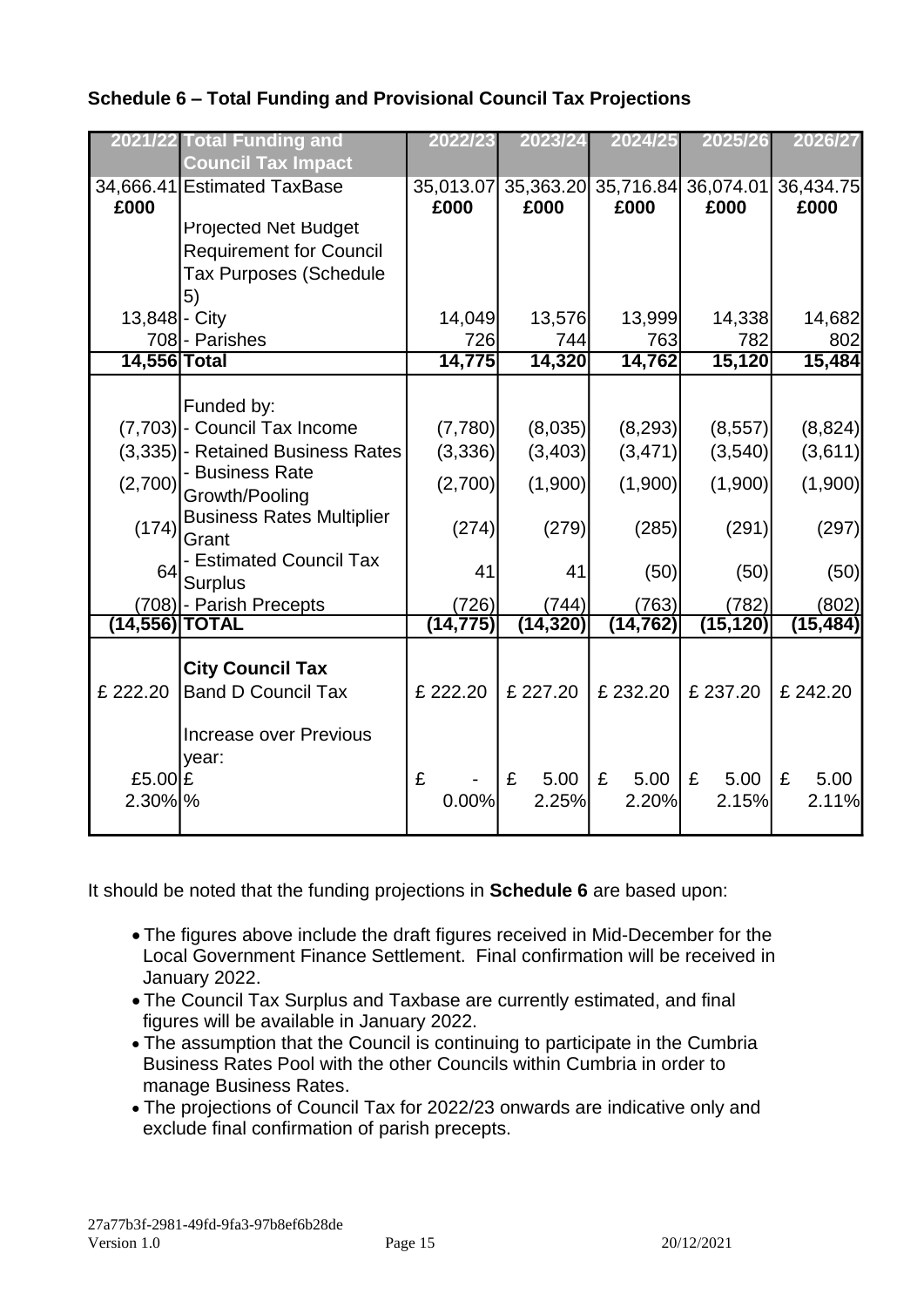### **SECTION C - CAPITAL PROGRAMME 2021/22 TO 2026/27**

# **1. REVISED CAPITAL BUDGET 2021/22**<br>**1.1** The Executive recommends that the revis

The Executive recommends that the revised 2021/22 Capital Programme be approved at £30.379m compared to the original budget of £28.058m as set out in the report of the Corporate Director of Finance and Resources.

# **2. CAPITAL BUDGET 2022/23 to 2026/27**

2.1 The Executive recommends that the estimated Capital Resources available and proposed Capital Programme for 2022/23 to 2026/27 be approved to be financed and allocated as detailed in **Schedule 7 and 8** below:

| <b>Estimated Resources</b>      | <b>Note</b>    | 2022/23  | 2023/24  | 2024/25 | 2025/26  | 2026/27 |
|---------------------------------|----------------|----------|----------|---------|----------|---------|
|                                 |                | £000     | £000     | £000    | £000     | £000    |
|                                 |                |          |          |         |          |         |
| Capital Grants:                 |                |          |          |         |          |         |
| - DFG                           |                | (1,900)  | (1,900)  | (1,900) | (1,900)  | (1,900) |
| - Other                         | $\overline{2}$ | (3, 429) | (4,325)  |         |          | 01      |
| <b>Capital Receipts</b>         |                |          |          |         |          |         |
| - Generated in year (Asset      | 3              | (286)    | (101)    | (4,653) | (1, 145) | (2,585) |
| <b>Business Plan)</b>           |                |          |          |         |          |         |
| Receipts used to fund           | 3              | 112      |          | 0       |          | 01      |
| resources                       | 4              |          |          |         |          |         |
| <b>Direct Revenue Financing</b> |                | (1,962)  | (1,062)  | (1,062) | (1,062)  | (1,062) |
|                                 |                |          |          |         |          |         |
| <b>TOTAL</b>                    |                | (7, 465) | (7, 388) | (7,615) | (4, 107) | (5,547) |
|                                 |                |          |          |         |          |         |

#### **Schedule 7 – Estimated Capital Resources**

**Note 1:** Disabled facilities grant (DFG) allocation will be received in the new year, and it has been assumed that this grant will be protected at current levels. However, this grant will be awarded via the County Council's Better Care Fund and there is still some uncertainty as to what the final allocations will be.

**Note 2**: General grants and contributions identified as funding streams for projects. This relates to the Future High Street Fund projects.

**Note 3:** Capital receipts from the sale of fixed assets. A review of the asset disposal programme has been undertaken and a reprofiling of disposals between 2022/23 and 2026/27 has been incorporated into the table above.

**Note 4**: Direct revenue financing with contributions being made from the revenue budget or other earmarked reserves.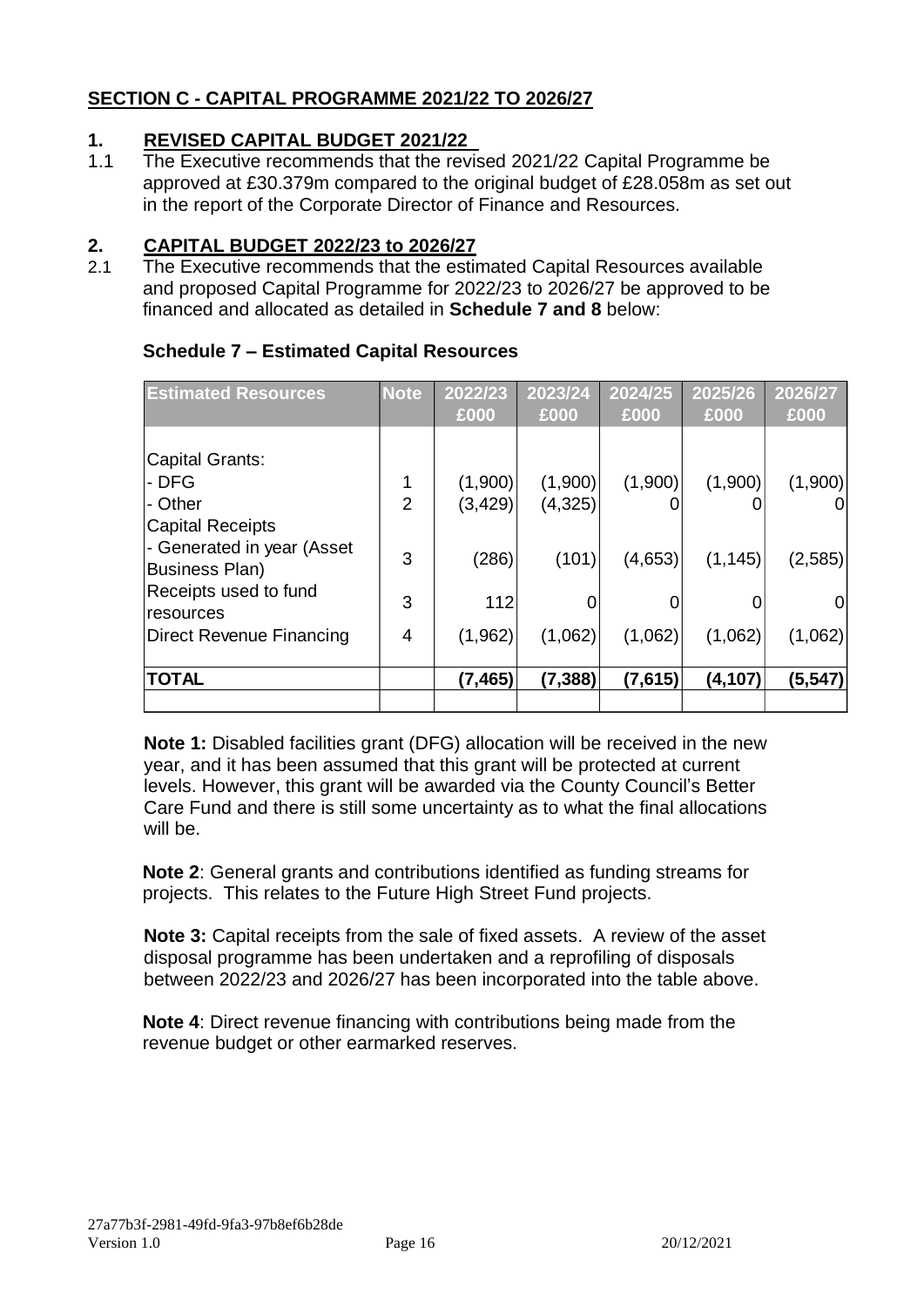# **Schedule 8 – Proposed Capital Programme**

| <b>Capital Scheme</b>                         |   | Note           | 2022/23 | 2023/24    | 2024/25  | 2025/26 | 2026/27 |
|-----------------------------------------------|---|----------------|---------|------------|----------|---------|---------|
|                                               |   |                | £000    | £000       | £000     | £000    | £000    |
|                                               |   |                |         |            |          |         |         |
| Vehicles & Plant                              |   | 1              | 1,186   | 2,132      | 1,139    | 1,166   | 1,213   |
| <b>Planned Enhancements to Councill</b>       |   | $\overline{2}$ | 250     | <b>250</b> | 250      | 250     | 250     |
| Property<br><b>Disabled Facilities Grants</b> |   |                | 1,900   | 1,900      | 1,900    | 1,900   | 1,900   |
| <b>ICT Infrastructure</b>                     |   | 3              | 410     |            | 75       | 101     | 101     |
| Leisure Facilities                            |   | 4              | 3,450   |            |          |         | 0       |
| <b>Recycling Containers</b>                   |   | 5              | 45      | 45         | 45       | 45      | 45      |
| Crematorium Infrastructure                    | A | 6              | 1,775   | 875        | $\Omega$ |         |         |
| <b>Future High Street Fund</b>                | A | 7              | 3,653   | 4,325      | 0        |         | 0       |
| <b>Carlisle Southern Relief Road</b>          | A | 8              | 5,000   |            |          |         | 0       |
| Sands Car Park Resurfacing                    | A | 9              | 210     |            |          |         | 0       |
| <b>Swifts Car Park Resurfacing</b>            | A | 9              | 200     | 01         | O        |         | 0       |
|                                               |   |                |         |            |          |         |         |
| <b>TOTAL POTENTIAL</b><br><b>PROGRAMME</b>    |   |                | 18,079  | 9,527      | 3,409    | 3,462   | 3,509   |
|                                               |   |                |         |            |          |         |         |

**A:** Subject to further reports to the Executive, including a full Business Plan, prior to the release of any earmarked reserve and any expenditure being incurred.

**Note 1:** The anticipated budgets for the replacement of the Council's vehicle fleet on the assumption of like for like replacements, with smaller electric vehicles being purchased where possible.

**Note 2:** Provision for expenditure to maintain the enhancement programme on Council operational property in line with the Asset Management Plan priorities.

**Note 3:** The provision for expenditure of ICT equipment.

**Note 4:** Capital expenditure for the enhancement work to Leisure Facilities. Associated costs of the external borrowing are included in the revenue budget.

**Note 5:** To cover expenditure on replacement recycling and refuse containers.

**Note 6**: To provide new infrastructure for the crematorium including replacement cremators, assuming electric replacement. The project is part funded from the amounts set aside in the Cremator Replacement Earmarked Reserve.

**Note 7:** This project is part of the funding application to the Future High Streets Fund and seeks to redevelop and improve the area around the Greenmarket and Market Square in Carlisle City Centre. The project is part funded through the FHSF grant, with a funding requirement from the Council of £390,000.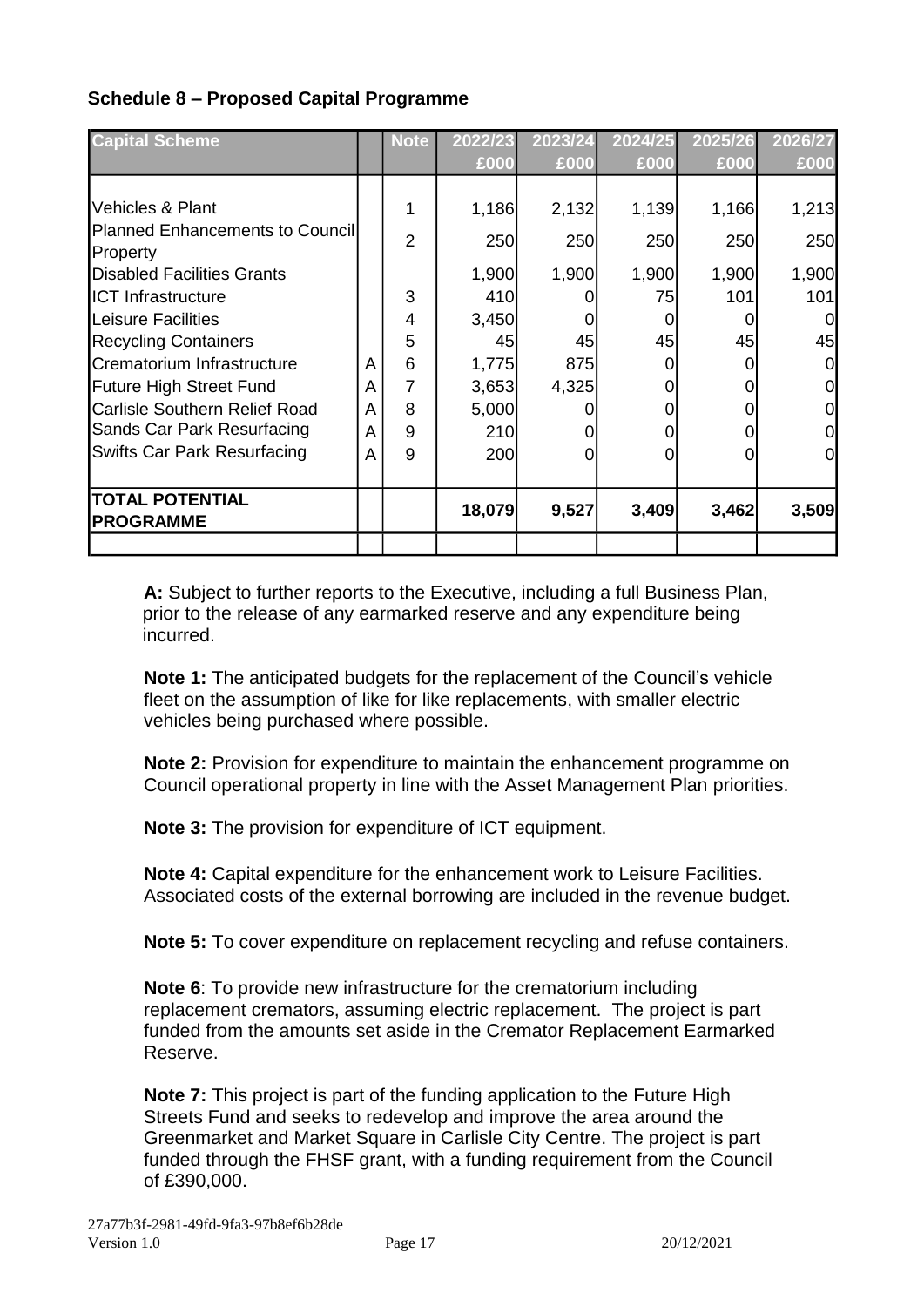**Note 8**: This relates to the contribution committed in support of the Housing Infrastructure Fund Bid (HIF) for the development of the Carlisle Southern Relief Road as part of the Garden City initiative. It is envisaged that the cost of this contribution will be recouped through developer contributions once the Garden Village starts being delivered.

**Note 9:** The Sands redevelopment project does not provide for any enhancement of the car park once the project is complete. This proposal seeks to provide funding to carry out resurfacing and enhancement work to the car park that will enhance the overall site once the project is completed. The Swifts car park will serve as an overflow car park for the Sands and as such enhancement work is required to improve the standard of the surface.

A summary of the estimated resources compared to the proposed programme is set out in **Schedule 9** below:

| <b>Summary Programme</b>                                                   | 2022/23  | 2023/24 | 2024/25 | 2025/26  | 2026/27 |
|----------------------------------------------------------------------------|----------|---------|---------|----------|---------|
|                                                                            | £000     | £000    | £000    | £000     | £000    |
| <b>Estimated Borrowing Requirement 31</b><br>March 2022<br>In Year Impact: | 28,795   |         |         |          |         |
| - Estimated resources available in year<br>(Schedule 7)                    | (7, 465) | (7,388) | (7,615) | (4, 107) | (5,547) |
| - Proposed Programme (Schedule 8)                                          | 18,079   | 9,527   | 3,409   | 3,462    | 3,509   |
| <b>Borrowing Requirement</b>                                               | 39,409   | 41,548  | 37,342  | 36,697   | 34,659  |

#### **Schedule 9 – Summary Capital Resource Statement**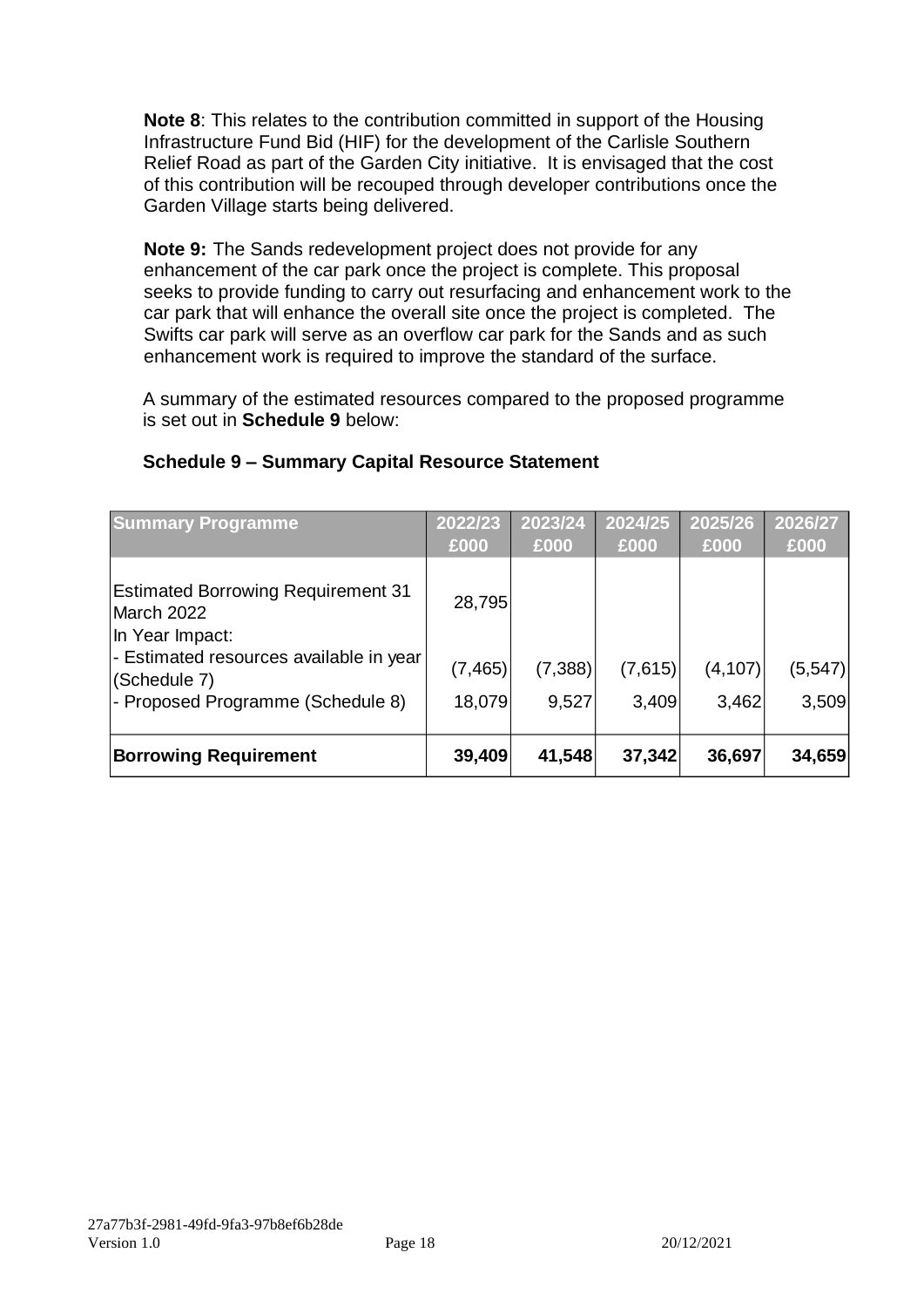#### **SECTION D – USABLE RESERVES PROJECTIONS**

1. The Executive recommends, as a consequence of Sections A, B and C detailing the Council's Revenue and Capital budgets, the overall use of the Councils usable Reserves as set out in **Schedule 10** below.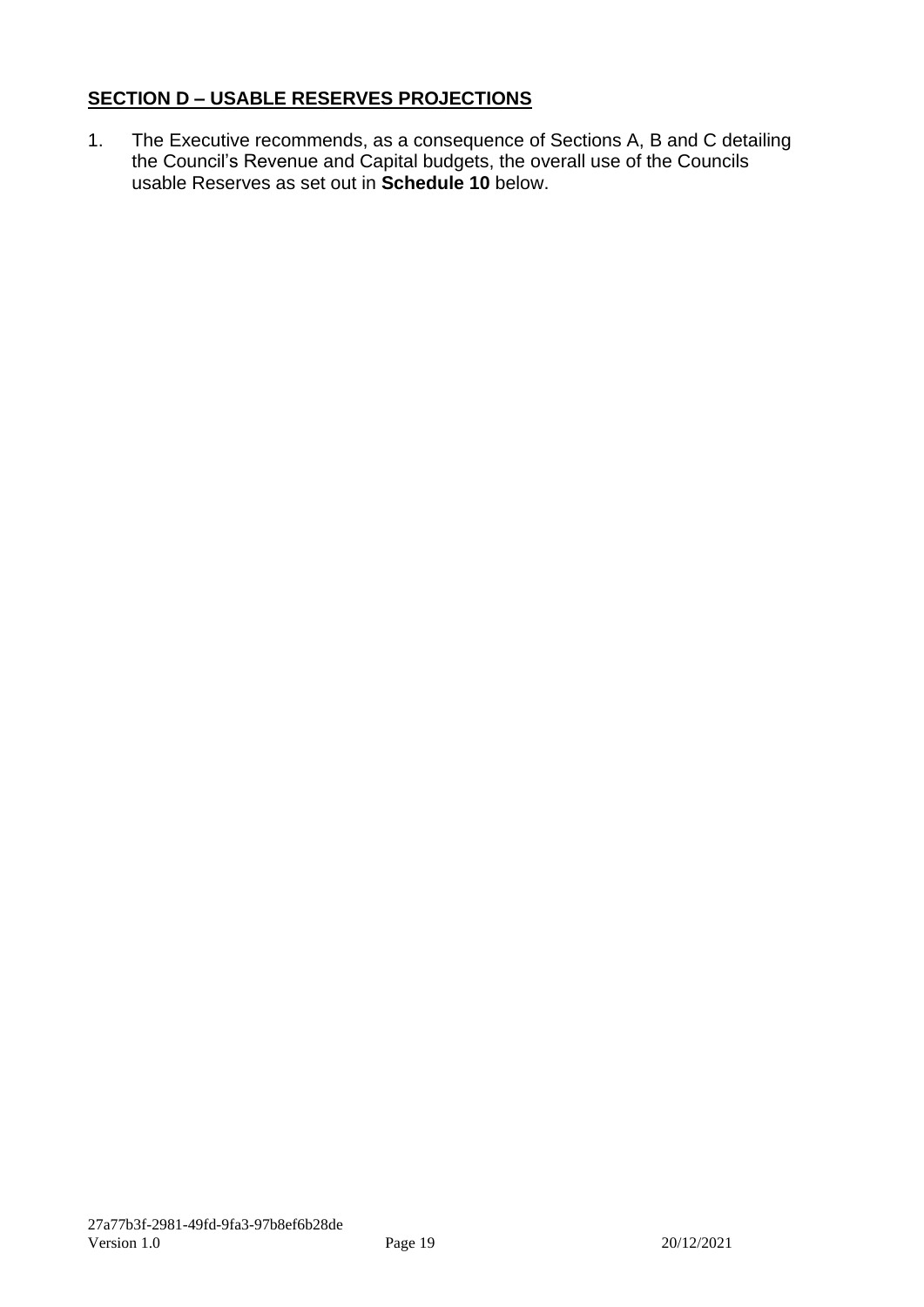# **Schedule 10 – Usable Reserve Projections**

| <b>Analysis of Council Reserves</b> |      | <b>Outturn</b>    | Projected | <b>Projected</b> | Projected | Projected | Projected   | Projected   |
|-------------------------------------|------|-------------------|-----------|------------------|-----------|-----------|-------------|-------------|
|                                     |      | 31 March          | 31 March  | 31 March         | 31 March  | 31 March  | 31 March    | 31 March    |
|                                     |      | 2021              | 2022      | 2023             | 2024      | 2025      | 2026        | 2027        |
|                                     |      | £000              | £000      | £000             | £000      | £000      | £000        | £000        |
|                                     |      |                   |           |                  |           |           |             |             |
| <b>Revenue Reserves</b>             |      |                   |           |                  |           |           |             |             |
| <b>General Fund Reserve</b>         |      | (3, 100)          | (3, 100)  | (3, 100)         | (2,814)   | (2, 122)  | (2, 231)    | (2, 575)    |
| Projects Reserve                    |      | (1,708)           | (363)     | (597)            | 0         | 0         | 0           | 0           |
| <b>Carry Forward Reserve</b>        |      | (628)             | (628)     | (628)            | (628)     | (628)     | (628)       | (628)       |
|                                     |      | (5, 436)          | (4,091)   | (4, 325)         | (3, 442)  | (2,750)   | (2,859)     | (3,203)     |
| <b>Cremator Replacement Reserve</b> |      | (1, 196)          | (887)     | 13               | 13        | 13        | 13          | 13          |
| Economic Recovery Reserve           |      | (50)              | 0         | 0                | 0         | 0         | $\mathbf 0$ | $\mathbf 0$ |
| Operational Risk Reserve - Covid19  | (i)  | (500)             | (500)     | 0                | 0         | 0         | 0           | $\mathbf 0$ |
| Operational Risk Reserve - Treasury |      |                   |           |                  |           |           |             |             |
| Mgt                                 | (i)  | (600)             | (600)     | (323)            | 0         | 0         | 0           | $\mathbf 0$ |
| Operational Risk Reserve - Savings  |      | (1,600)           | (500)     | (500)            | (500)     | (500)     | (500)       | (500)       |
| Operational Risk Reserve - LGR      |      | (500)             | 0         | 0                | 0         | 0         | 0           | $\mathbf 0$ |
| <b>Building Control Reserve</b>     |      | (24)              | (24)      | (24)             | (24)      | (24)      | (24)        | (24)        |
| <b>Planning Services Reserve</b>    | (ii) | (206)             | (225)     | (225)            | (225)     | (225)     | (225)       | (225)       |
| <b>Waverley Viaduct Reserve</b>     |      | (30)              | (30)      | (30)             | (30)      | (30)      | (30)        | (30)        |
| <b>Revenue Grants Reserve</b>       |      | (2, 141)          | (1,761)   | (1,761)          | (1,761)   | (1,761)   | (1,761)     | (1,761)     |
| Council Tax Hardship Grant Reserve  |      | (359)             | 0         | 0                | 0         | 0         | 0           | $\mathbf 0$ |
| Council Tax Income Guarantee        |      |                   |           |                  |           |           |             |             |
| <b>Scheme Reserve</b>               |      | (69)              | 0         | 0                | 0         | 0         | 0           | $\mathbf 0$ |
| Business Rates S.31 Grant Reserve   |      | (9, 463)          | 0         | 0                | 0         | 0         | 0           | $\mathbf 0$ |
| <b>Prosecutions Fund Reserve</b>    |      | (35)              | (35)      | (35)             | (35)      | (35)      | (35)        | (35)        |
| City Centre Reserve                 |      | (5)               | (5)       | (5)              | (5)       | (5)       | (5)         | (5)         |
| <b>Flood Reserve</b>                |      | (4)               | (4)       | (4)              | (4)       | (4)       | (4)         | (4)         |
| Apprentice Reserve                  |      | (96)              | (96)      | (96)             | (96)      | (96)      | (96)        | (96)        |
| <b>Total Revenue Reserves</b>       |      | (22, 314)         | (8, 758)  | (7, 315)         | (6, 109)  | (5, 417)  | (5, 526)    | (5,870)     |
|                                     |      |                   |           |                  |           |           |             |             |
| <b>Capital Reserves</b>             |      |                   |           |                  |           |           |             |             |
| <b>Usable Capital Receipts</b>      |      | 0                 | 0         | 0                | 0         | 0         | 0           | $\mathbf 0$ |
| Unapplied capital grant             |      | (126)             | (3)       | (3)              | (3)       | (3)       | (3)         | (3)         |
| Lanes Capital Reserve               |      | (90)              | (105)     | (120)            | (135)     | (150)     | (165)       | (180)       |
| <b>Total Capital Reserves</b>       |      | (216)             | (108)     | (123)            | (138)     | (153)     | (168)       | (183)       |
| <b>Total Usable Reserves</b>        |      | (22, 530)         | (8,866)   | (7, 438)         | (6, 247)  | (5,570)   | (5,694)     | (6,053)     |
| <b>Other Technical Reserves</b>     |      | $(iii)$ (105,815) |           |                  |           |           |             |             |
| <b>Total All Reserves</b>           |      | (128, 345)        |           |                  |           |           |             |             |
|                                     |      |                   |           |                  |           |           |             |             |

(i) These reserves are to be released to General Fund in 2022/23 and 2023/24

(ii) Economic Growth Scrutiny Panel requested that consideration be given to this reserve being used to enhance planning enforcement and tree preservation matters

(iii) These reserves are of a technical nature and are not cash backed. They are not available either to fund expenditure or to meet future commitments.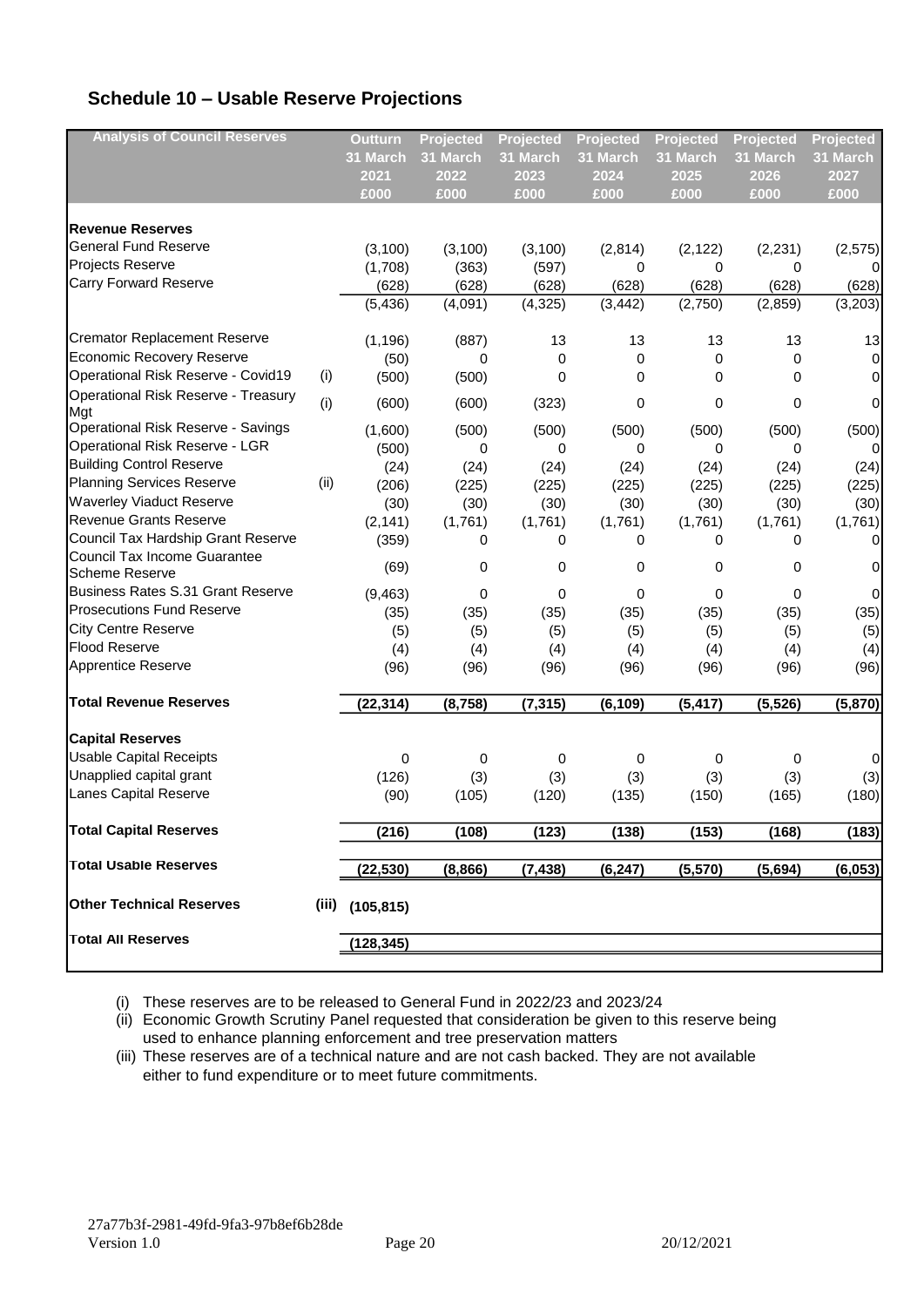#### **SECTION E - PROPOSED BUDGET DISCIPLINE AND SAVING STRATEGY**

- 1. Although LGR is expected to be implemented on 1 April 2023, the Council has continued to adopt a 5-year financial strategy as set out in its Medium-Term Financial Plan to assist in the integration of financial planning with the priorities set out in the Carlisle Plan. The current medium-term financial projections point to a shortfall in the Council's recurring budgets, requiring the use of reserves and the achievement of identified savings. In addition, the scope for the Council to continue support for initiatives in future years and to redirect resources to priority areas will be dependent on the extent to which the Council is successful in realising savings and maximising income and funding streams. The requirement to achieve savings or raise additional income in future years is a continuing and increasing pressure facing the Council.
- 2. The Council continues to recognise the challenges of reductions in Central Government funding and uncertainty over other Government funding such as Business Rate Retention (and significant reductions in other revenue and capital grants) together with increased cost pressures. However due to its success to date in identifying savings, the Council now has a solid financial base in order to set its 2022/23 budget.
- 3. The savings strategy will continue to concentrate on the following areas to deliver the savings required to produce a balanced budget, however the exact work programme will be dependent on progress with the Transformation programme.
	- Asset Strategy to focus on ensuring the council's asset portfolio maximises the benefit to the Council through income generation or by realising receipts of assets that do not generate a return that can then be utilised to ease pressures in capital and revenue budgets through the most appropriate means, e.g. re-investment in new assets and supporting the capital programme to reduce the Council's borrowing requirement.
	- Service Reviews A review of services to include their purpose and relevance in achieving the Carlisle Plan priorities, including a review of those services which do not fall within the Council's core priorities or which are not statutory will be undertaken to ensure that services and resources are properly aligned to what the Council wants to achieve.
	- Core Budgets a review of base budgets, including income generation to ensure compliance with best practice on priority and outcome based budgeting and other appropriate budget disciplines.
- 4. Members and Officers are reminded that it is essential to maintain a disciplined approach to budgetary matters and as such:
	- Supplementary estimates will only be granted in exceptional circumstances.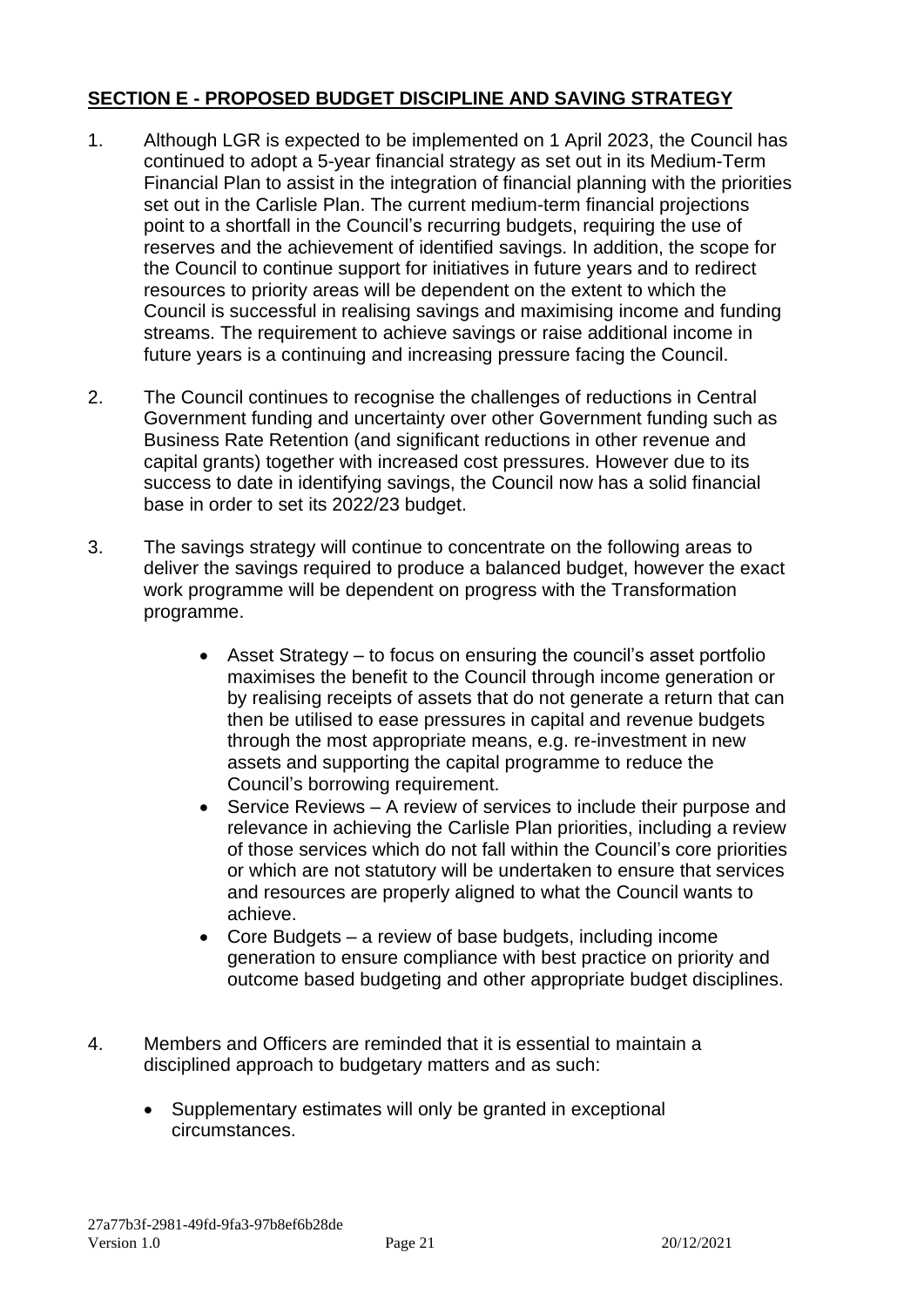- Proposals seeking virement should only be approved where the expenditure to be incurred is consistent with policies and priorities agreed by the Council.
- 5. In order to continue the improvements in the links between financial and strategic planning, the Joint Management Team will continue to meet regularly to progress forward planning on these issues.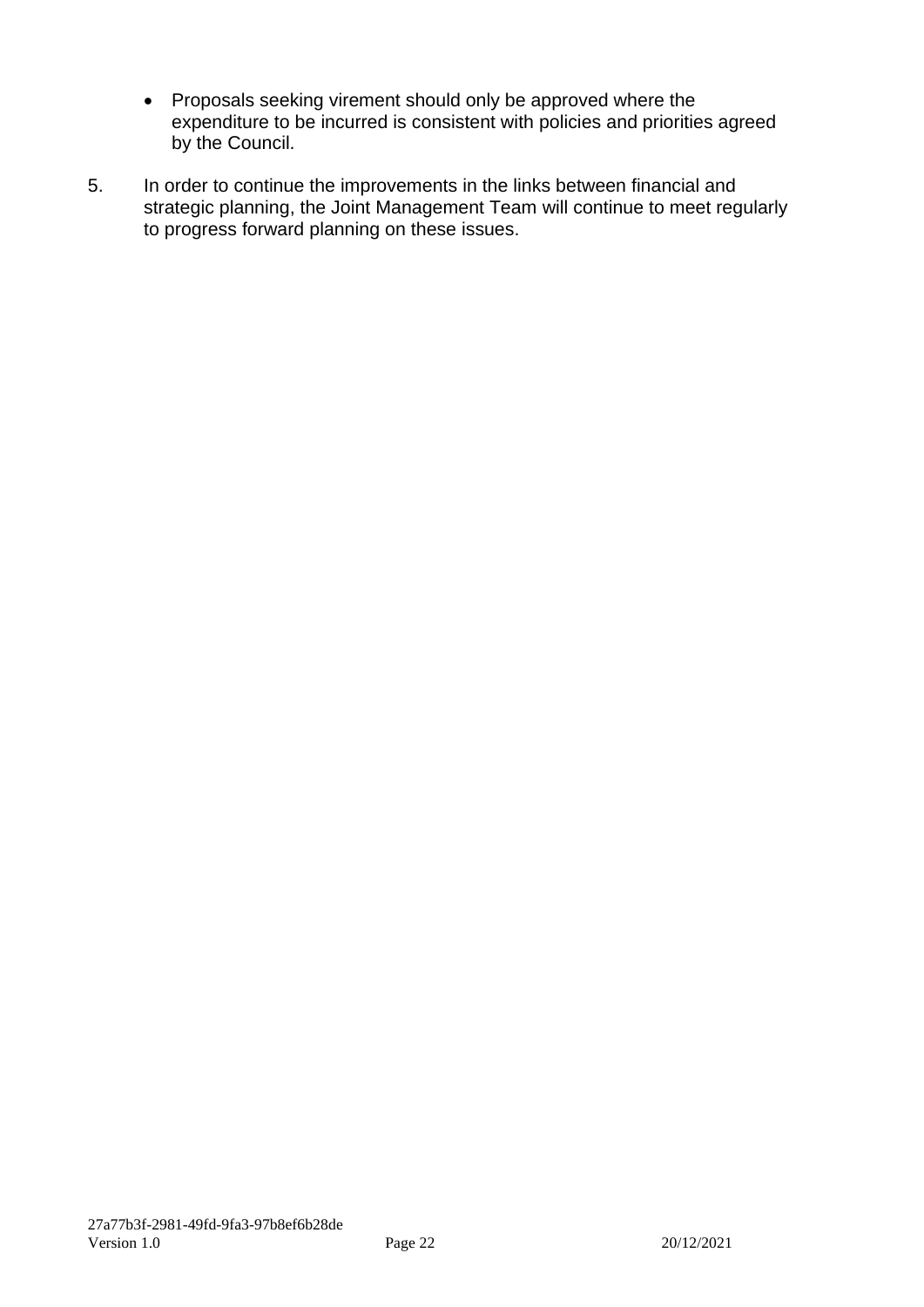#### **DRAFT STATUTORY REPORT OF S.151 OFFICER**

- 1. In setting its Budget Requirement, the Council is required under the Local Government Act 2003 (Section 25) to consider:
	- (i) The formal advice of the statutory responsible financial officer (Corporate Director of Finance and Resources) on the robustness of the estimates included in the budget and the adequacy of the reserves for which the budget provides;
	- (ii) The Council has to determine what levels of borrowing, if any, it wishes to make under the Prudential Code that governs local authority borrowing.

#### 2. Robustness of the Estimates

Whilst relevant budget holders are responsible for individual budgets and their preparation, all estimates are scrutinised by Financial Services staff, the Senior Management Team and the Strategic Financial Planning Group prior to submission to members.

The Council's revenue and capital budgets are integrated in that the financial impact of the proposed capital programme is reflected in the revenue estimates.

The Council has no history of overspending against budget, indeed, there has tended to be a degree of underspending. However improved budget monitoring backed up by specific action where appropriate and base budget procedures have proven effective in addressing this issue.

There are risks however involved in projecting budgets particularly over the medium term and the year-end position will never exactly match the estimated position in any given year. Areas of specific risk in the current five-year period under consideration are:

- The Savings programme is expected to achieve savings of £2.050 million by 2023/24 in order to meet the expected cuts in grants from central government and other budgetary pressures identified in the previous budget process. This will ensure that a balanced 5-year budget is produced and where Council reserves are replenished over the longer term (subject to the impact of LGR).
- The level of interest receipts and return on Treasury Management activities are subject to market rates. Members are advised of this risk every year and it should be noted that in the current economic climate with low and relatively static base rates, investment income returns in the medium term continue to prove challenging. The Council is also having to deal with a reduced number of counterparties it is able to place deposits with.

**The main risk to the robustness of the estimates contained within the 5-year MTFP is the continued uncertainty regarding the Fair Funding Review and Business Rates Retention Review. Economic recovery following COVID-19 and the impact this has on costs and inflationary assumptions is also a significant risk. The implementation of Local Government Reorganisation in Cumbria will also impact on the level of earmarked reserves held by the Council, and the 5 year MTFP has been prepared in order to achieve financial sustainability for the new organisation post April 2023.**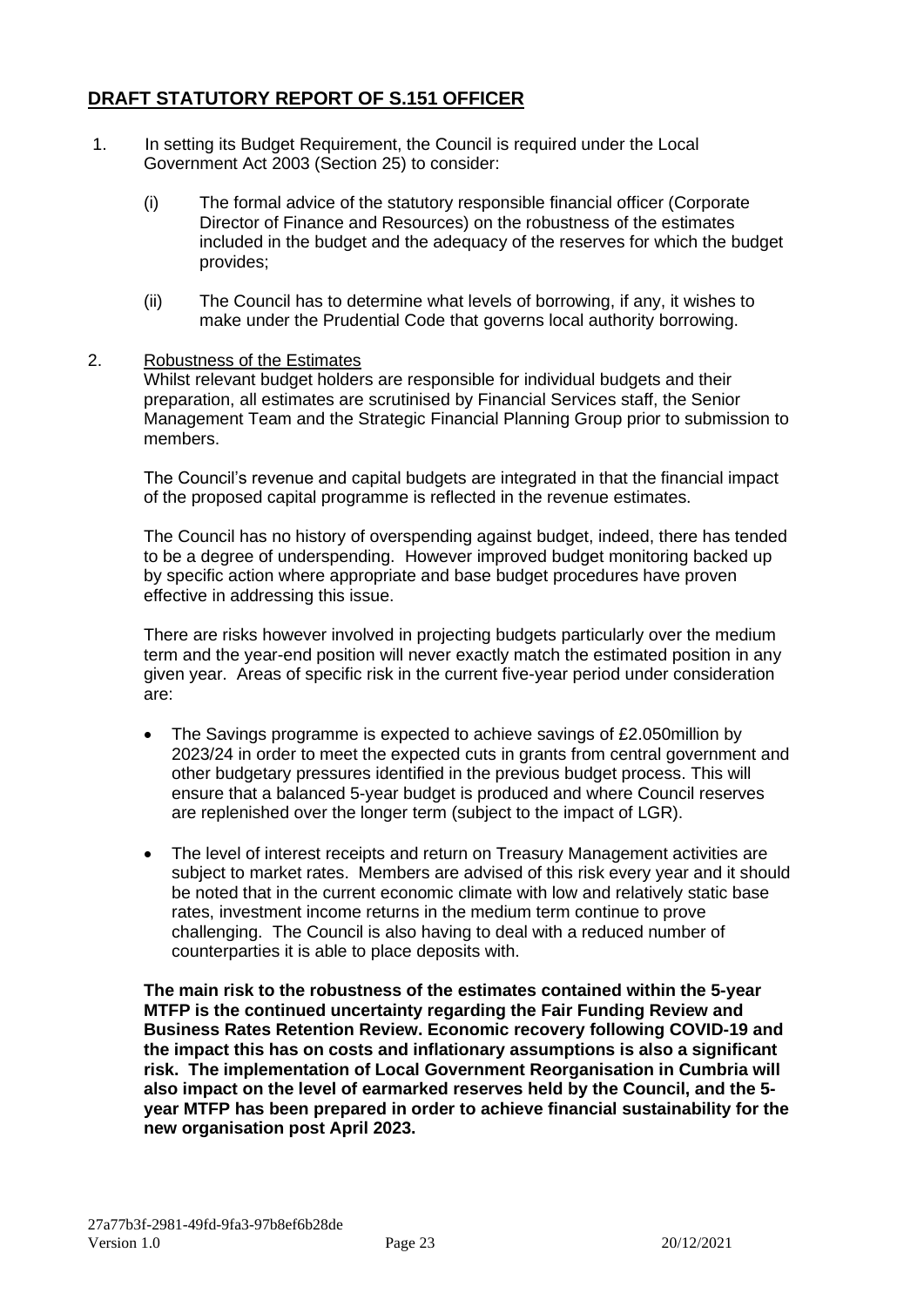**There will be a requirement to use reserves in the short term; however, proposals must put in place to ensure that reserves will rise over the following 5-year period to minimum levels to inform and sustain the new Unitary Council.**

**The delivery of the savings proposals identified and continuing work to deliver further savings will also be important to maintaining reserves at prudent levels. Regular budget monitoring, particularly in the area of the Savings programme is imperative during this period. The level of the Council's future Capital Programme, taking account of a significant reprofiling in capital receipts, is fully funded but includes a significant borrowing requirement over the five-year period. The Capital Programme includes plans to sell further assets that can be utilised to reduce the overall borrowing requirement for future capital investment decisions.** 

• Central contingencies – there have been no contingency budgets built into the existing estimates. This means that any unforeseen expenditure that cannot be contained within existing budgets will require a supplementary estimate to cover any costs. The budget proposals will significantly limit the capability to deal with any of these events and these may have to be found from within other budgets and reserves should the need arise.

#### 2. Adequacy of Reserves

The level and usage of the Council's Reserves is undertaken annually as part of the Medium-Term Financial Plan.

The appropriateness of the level of reserves can only be judged in the context of the Council's longer-term plans and an exercise has been undertaken to review the level of reserves through the use of a risk assessment matrix. The findings of this exercise suggested that the minimum level should be set at £3.1million as a prudent level of General Fund Reserves which will be required as a general working capital/ contingency to cushion the Council against unexpected events and emergencies.

The Councils policy on reserves is that wherever possible reserves should not be used to fund recurring expenditure, but that where it is, this should be made explicit and steps taken to address the situation in the following years. The Executive sets out in its Budget Discipline and Saving Strategy on how it expects Officers to address the 2022/23 budget pressures in setting the 2022/23 budget and principles to be adopted.

**Based on current projections, Council Reserves as at 31st March 2023 will be maintained at prudent levels. It is accepted that the level of reserves is reliant on the delivery of the transformation savings and achievement of income targets and government funding.** 

#### 3. Determination of Borrowing

The Prudential Accounting regime enables the Council to borrow subject to meeting criteria of affordability. The draft Prudential Indicators have been established and these will be finalised for Council approval once decisions on the overall Capital Programme have been made.

**For the period under review the need for borrowing will be kept under consideration and will be dependent on the level of capital receipts being generated and the potential of future capital projects. Due to projects currently under consideration, the capital programme for 2022/23 to 2026/27 will require the use of Prudential Borrowing (including internal borrowing) to sustain levels depending on the levels of capital receipts that can be generated in the future.**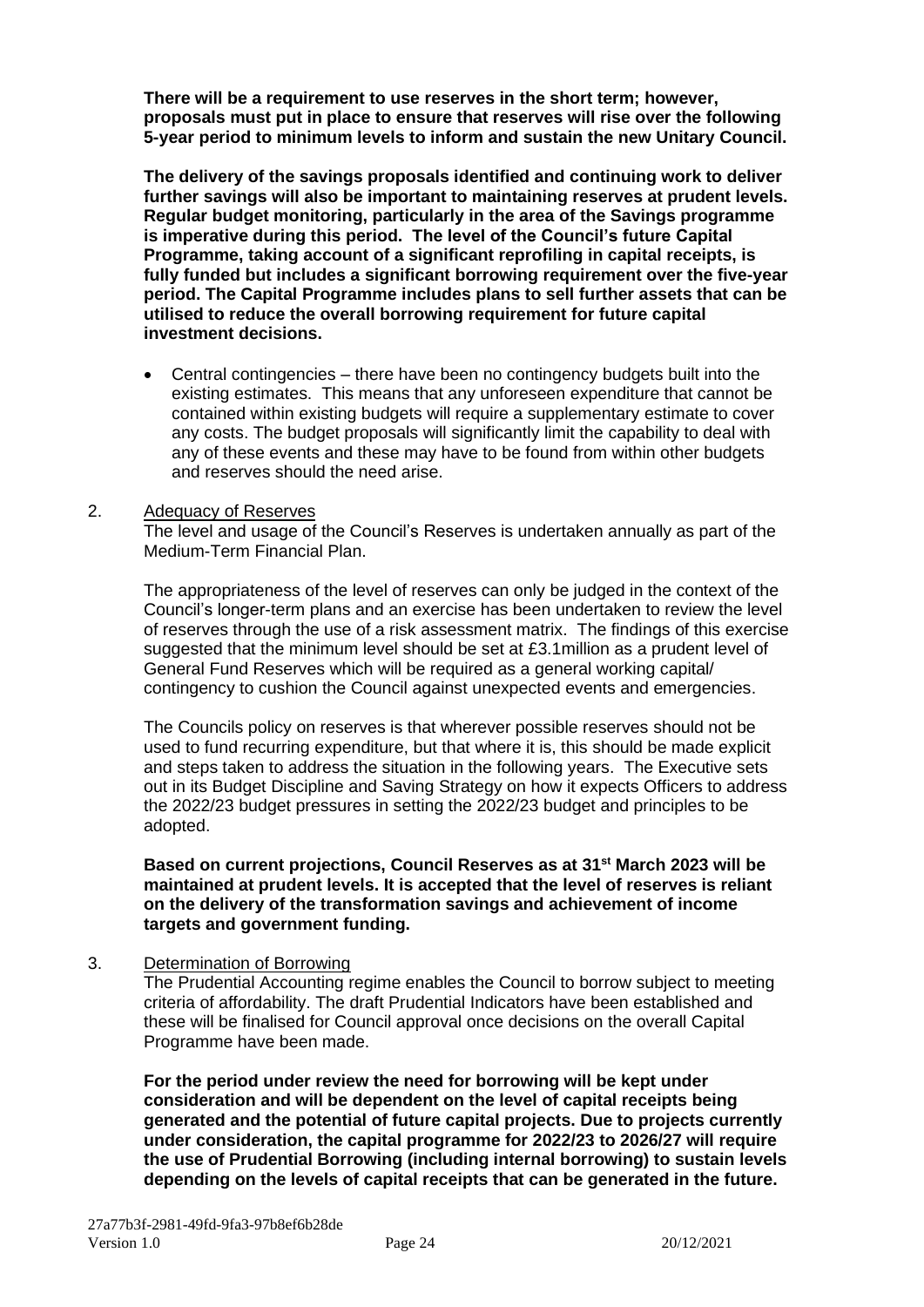**If borrowing is required, full option appraisals will be carried out. The financial sustainability and level of debt for the new Unitary Authority will be a consideration especially in terms of the timing of any external borrowing undertaken.**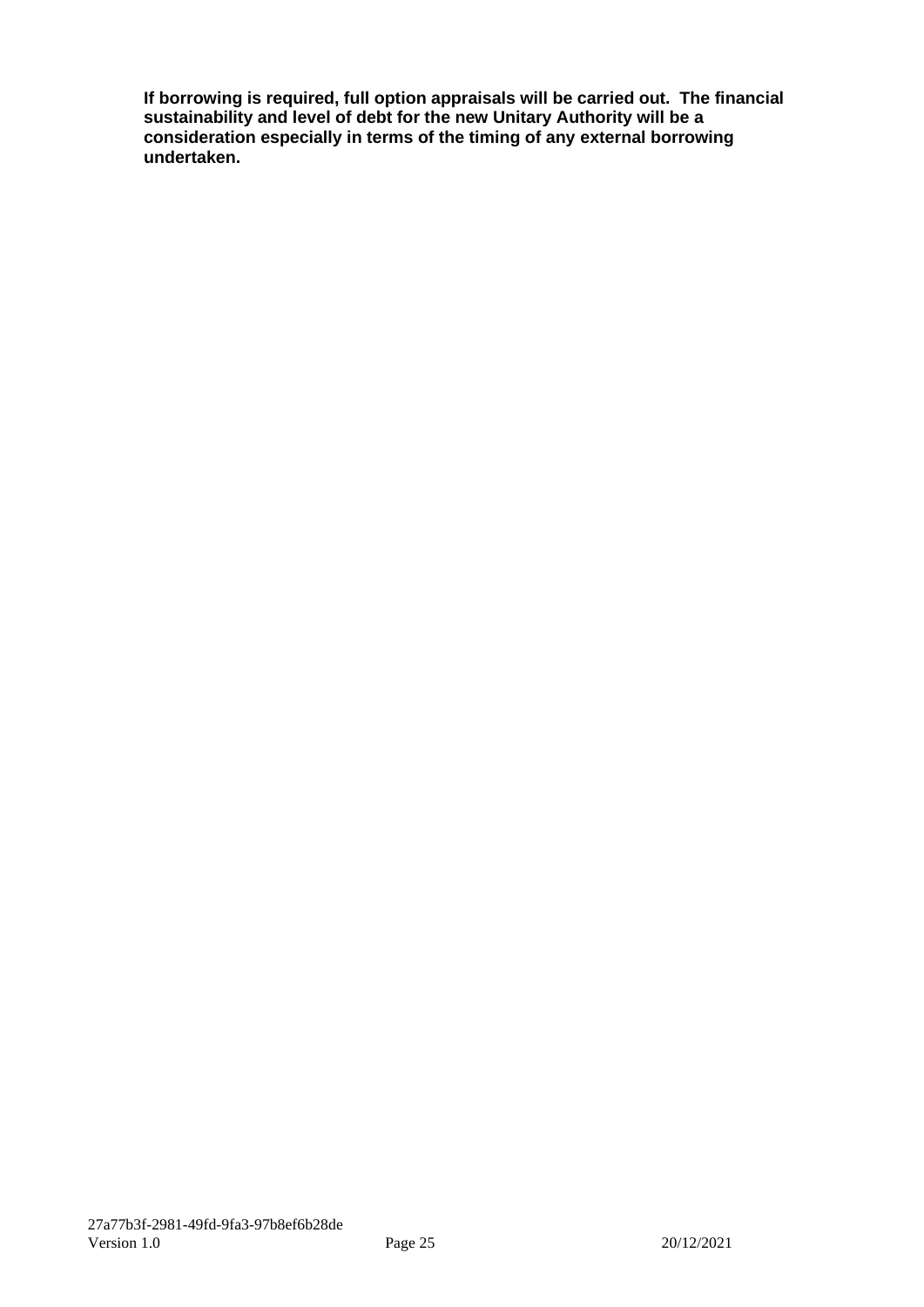#### **SECTION G – GLOSSARY OF TERMS**

#### **BUDGET**

- **GROSS** the total cost of providing the council's services before taking into account income from service related government grants and fees and charges for services.
- **NET** the Council's gross budget less specific government grants and fees and charges, but before deduction the settlement funding assessment and other funding from reserves.
- **ORIGINAL BUDGET** the budget for a financial year approved by the council before the start of the financial year.
- **REVISED BUDGET** an updated revision of the budget for a financial year.
- **NET BUDGET REQUIREMENT FOR COUNCIL TAX PURPOSES** the estimated revenue expenditure on general fund services that needs to be financed from the Council Tax after deducting income from fees and charges, certain specific grants and any funding from reserves.

**CAPITAL EXPENDITURE** - Expenditure on the acquisition of a fixed asset or expenditure, which adds to and not merely maintains the value of an existing fixed asset.

**CAPITAL RECEIPTS** – the proceeds from the disposal of land or other assets. Capital receipts can be used to finance new capital expenditure within rules set down by the government, but they cannot be used to finance revenue expenditure.

**CONTINGENCY** – money set aside in the budget to meet the cost of unforeseen items of expenditure, or shortfalls in income, and to provide for inflation where this is not included in individual budgets.

**COUNCIL TAX** – the main source of local taxation to local authorities. Council tax is levied on households within its area by the billing authority and the proceeds are paid into its Collection Fund for distribution to precepting authorities and for use by its own General Fund.

**DISABLED FACILITIES GRANT (DFG)** – individual government grants towards capital spending on providing disabled adaptations to housing.

**EXECUTIVE-** consists of elected Members appointed by the Leader of the Council to carry out all of the local authority functions which are not the responsibility of any other part of the local authority.

**FEES AND CHARGES** – income raised by charging users of services for the facilities.

**INTEREST RECEIPTS** – the money earned from the investment of surplus cash.